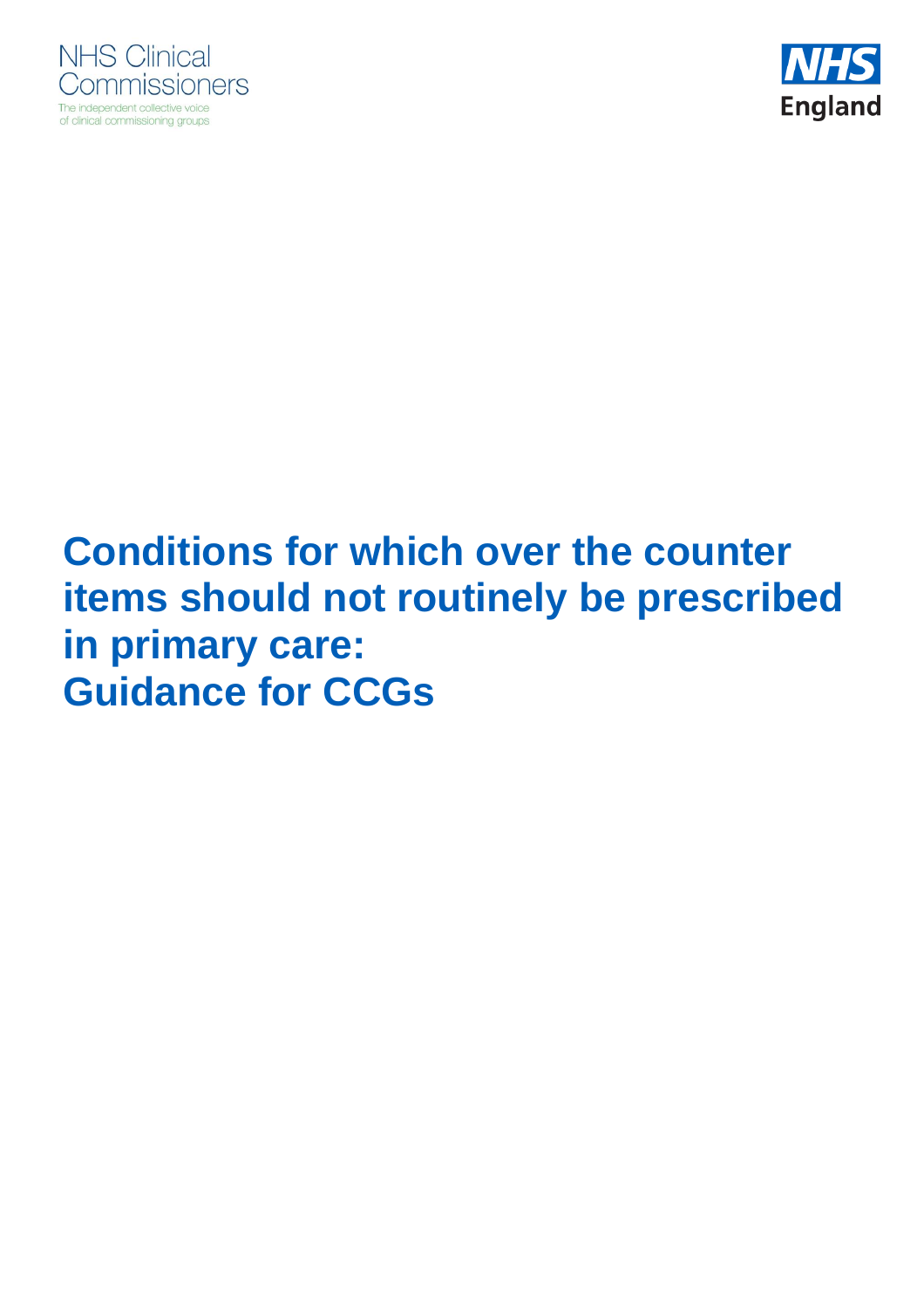#### **GATEWAY APPROVAL NUMBER: 07851**

Promoting equality and addressing health inequalities are at the heart of NHS England's values. Throughout the development of the policies and processes cited in this document, we have:

- Given due regard to the need to eliminate discrimination, harassment and victimisation, to advance equality of opportunity, and to foster good relations between people who share a relevant protected characteristic (as cited under the Equality Act 2010) and those who do not share it; and
- Given regard to the need to reduce inequalities between patients in access to, and outcomes from healthcare services and to ensure services are provided in an integrated way where this might reduce health inequalities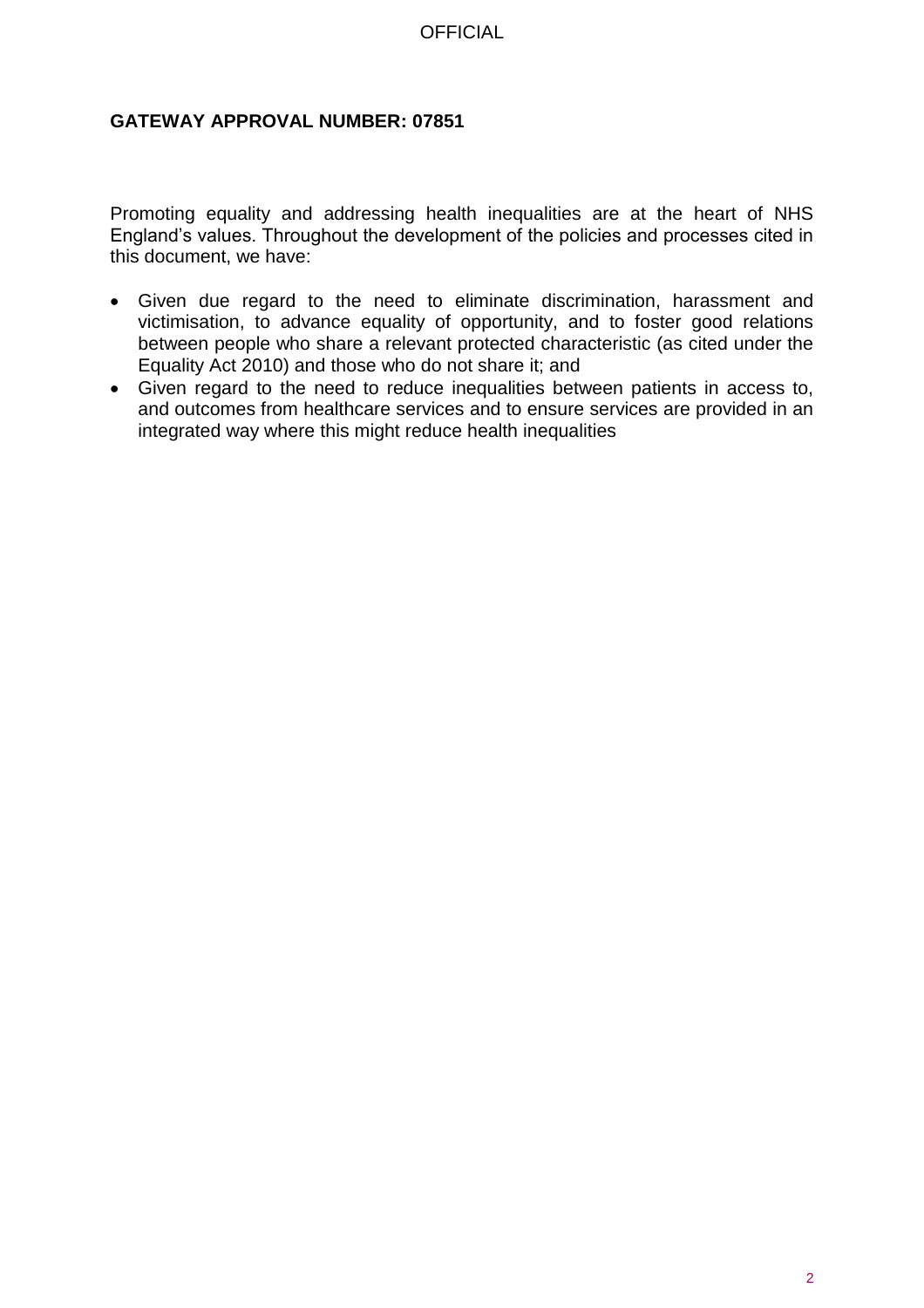### **CONTENTS**

<span id="page-2-0"></span>

| 1           |                                 |                                                                                                                                               |  |
|-------------|---------------------------------|-----------------------------------------------------------------------------------------------------------------------------------------------|--|
| $2^{\circ}$ | 1.1<br>1.2<br>1.3<br>1.4<br>1.5 | How have the recommendations in this guidance been developed following<br>General exceptions that apply to the recommendation to self-care 11 |  |
|             | 2.1                             |                                                                                                                                               |  |
|             | 2.2                             |                                                                                                                                               |  |
| 3           |                                 |                                                                                                                                               |  |
| 4           |                                 |                                                                                                                                               |  |
|             | 4.1                             |                                                                                                                                               |  |
|             | 4.1.1                           |                                                                                                                                               |  |
|             | 4.1.2                           |                                                                                                                                               |  |
|             | 4.2                             |                                                                                                                                               |  |
|             | 4.2.1                           |                                                                                                                                               |  |
|             | 4.2.2                           |                                                                                                                                               |  |
|             | 4.2.3                           |                                                                                                                                               |  |
|             | 4.2.4                           |                                                                                                                                               |  |
|             | 4.2.5                           |                                                                                                                                               |  |
|             | 4.2.6                           |                                                                                                                                               |  |
|             | 4.2.7                           |                                                                                                                                               |  |
|             | 4.2.8                           |                                                                                                                                               |  |
|             |                                 |                                                                                                                                               |  |
|             | 4.3.1                           |                                                                                                                                               |  |
|             | 4.3.2                           |                                                                                                                                               |  |
|             | 4.3.3                           |                                                                                                                                               |  |
|             | 4.3.4                           |                                                                                                                                               |  |
|             | 4.3.5                           |                                                                                                                                               |  |
|             | 4.3.6                           |                                                                                                                                               |  |
|             | 4.3.7                           |                                                                                                                                               |  |
|             | 4.3.8                           |                                                                                                                                               |  |
|             | 4.3.9                           |                                                                                                                                               |  |
|             | 4.3.10                          |                                                                                                                                               |  |
|             | 4.3.11                          |                                                                                                                                               |  |
|             | 4.3.12<br>4.3.13                |                                                                                                                                               |  |
|             | 4.3.14                          |                                                                                                                                               |  |
|             | 4.3.15                          |                                                                                                                                               |  |
|             | 4.3.16                          |                                                                                                                                               |  |
|             | 4.3.17                          |                                                                                                                                               |  |
|             |                                 |                                                                                                                                               |  |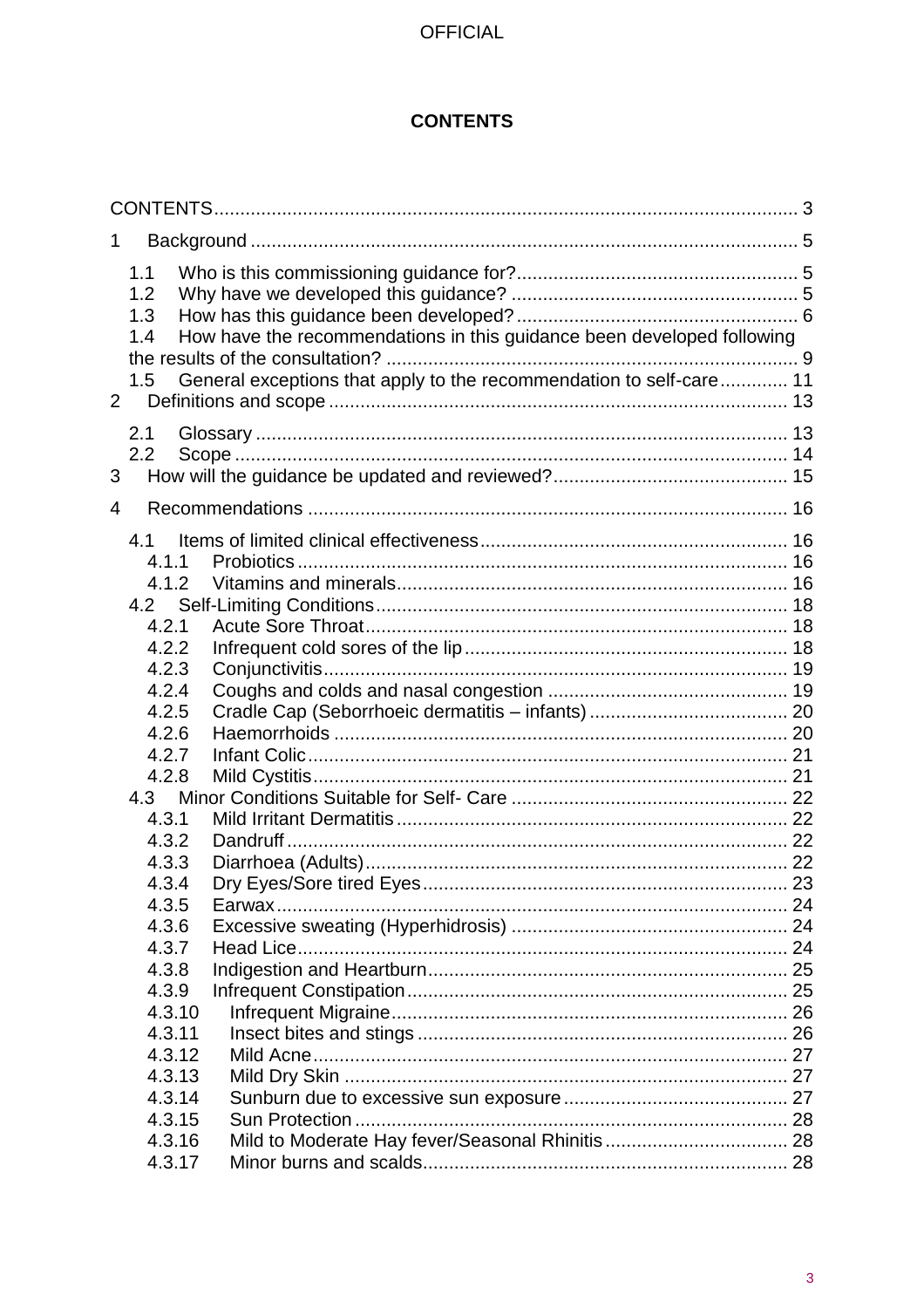| 4.3.18 | Minor conditions associated with pain, discomfort and/fever. (e.g.                  |  |  |
|--------|-------------------------------------------------------------------------------------|--|--|
|        |                                                                                     |  |  |
| 4.3.19 |                                                                                     |  |  |
| 4.3.20 |                                                                                     |  |  |
| 4.3.21 |                                                                                     |  |  |
| 4.3.22 |                                                                                     |  |  |
| 4.3.23 |                                                                                     |  |  |
| 4.3.24 |                                                                                     |  |  |
| 4.3.25 |                                                                                     |  |  |
| 4.3.26 |                                                                                     |  |  |
| 4.3.27 |                                                                                     |  |  |
|        | Appendix 1 - Conditions for which prescribing should be restricted 34               |  |  |
|        | Appendix 2– Example products for conditions or over the counter items that could be |  |  |
|        |                                                                                     |  |  |
|        |                                                                                     |  |  |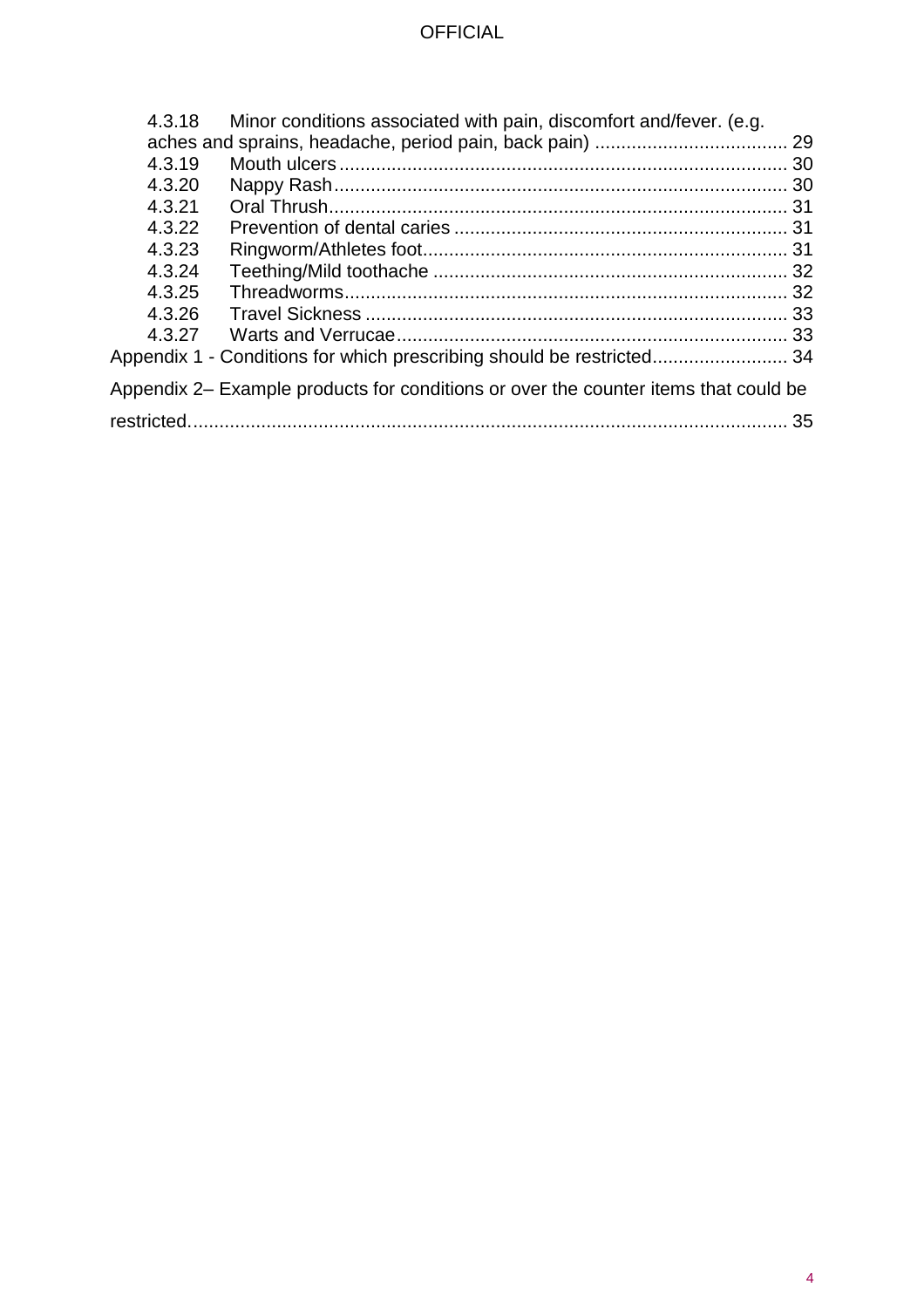# <span id="page-4-0"></span>**1 Background**

# <span id="page-4-1"></span>**1.1 Who is this commissioning guidance for?**

This guidance is addressed to CCGs to support them to fulfil their duties around appropriate use of their resources. We expect CCGs to take the proposed guidance into account in formulating local polices, unless they can articulate a valid reason to do otherwise, and for prescribers to reflect local policies in their prescribing practice. The guidance does not remove the clinical discretion of the prescriber in accordance with their professional duties.

This guidance is issued as general guidance under s14Z10 and S2 of the NHS Act 2006. The objective of this guidance is to support CCGs in their decision-making, to address unwarranted variation, and to provide clear national advice to make local prescribing practices more effective.

The aim is that this will lead to a more equitable process for making decisions about CCG's policies on prescribing medicines; CCGs will need to take individual decisions on implementation locally, ensuring they take into account their legal duties to advance equality and have regard to reduce health inequalities.

# <span id="page-4-2"></span>**1.2 Why have we developed this guidance?**

In the year prior to June 2017, the NHS spent approximately £569 million<sup>1</sup> on prescriptions for medicines, which could otherwise be purchased over the counter (OTC) from a pharmacy and/or other outlets such as petrol stations or supermarkets.

These prescriptions include items for a condition:

- That is considered to be self-limiting and so does not need treatment as it will heal or be cured of its own accord;
- Which lends itself to self-care i.e. the person suffering does not normally need to seek medical advice and can manage the condition by purchasing OTC items directly.

These prescriptions also include other common items:

- That can be purchased over the counter, sometimes at a lower cost than that which would be incurred by the NHS;
- For which there is little evidence of clinical effectiveness.

By reducing spend on treating conditions that are self-limiting or which lend themselves to self-care, or on items for which there is little evidence of clinical effectiveness, these resources can be used for other higher priority areas that have a greater impact for patients, support improvements in services and/or deliver transformation that will ensure the long-term sustainability of the NHS.

l <sup>1</sup> Refined BSA data to June 2017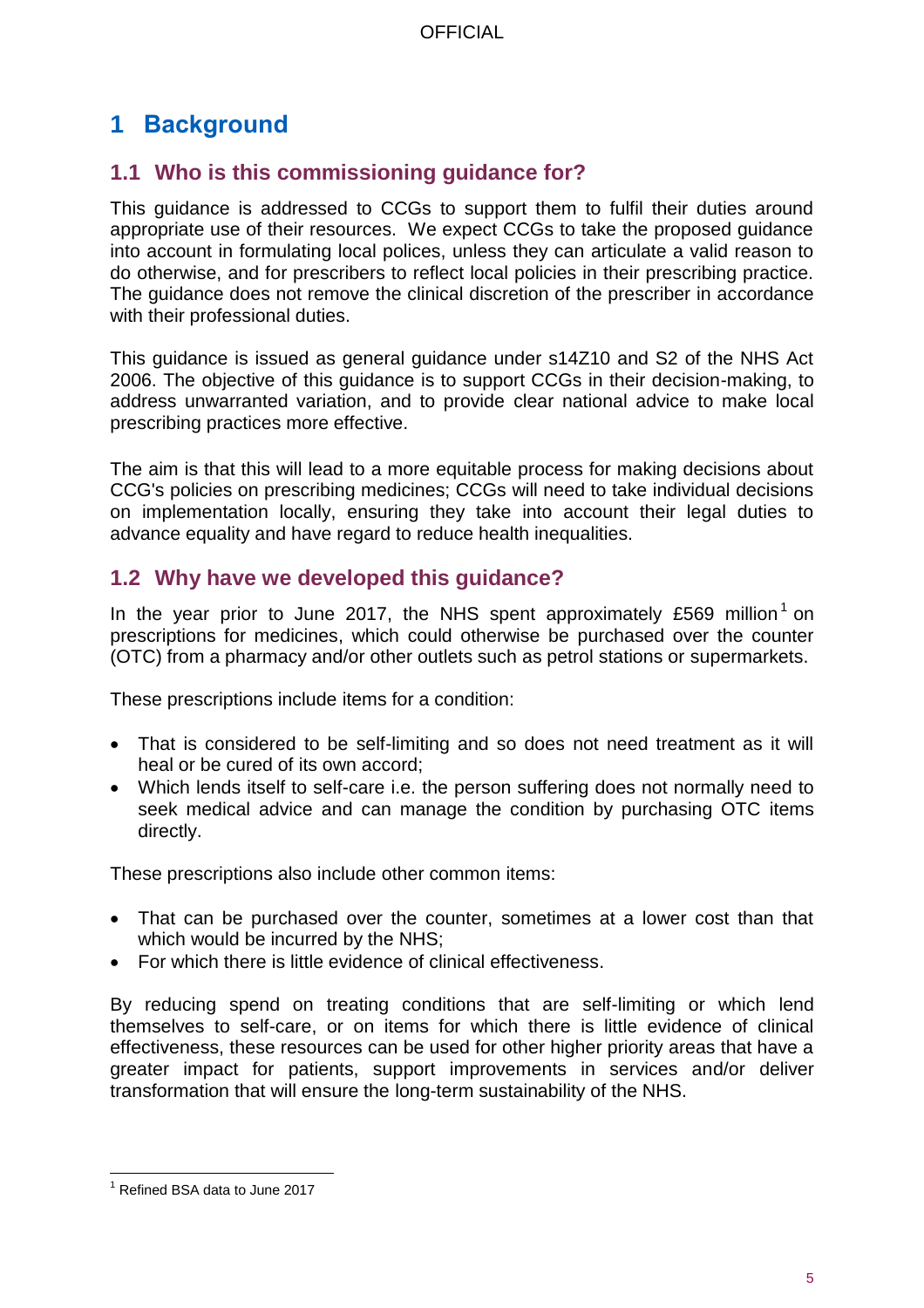The costs to the NHS for many of the items used to treat minor conditions are often higher than the prices for which they can be purchased over the counter as there are hidden costs. For example, a pack of 12 anti-sickness tablets can be purchased for £2.18<sup>2</sup> from a pharmacy whereas the cost to the NHS is over £3.00<sup>3</sup> after including dispensing fees. The actual total cost for the NHS is over £35 when you include GP consultation and other administration costs.

A wide range of information is available to the public on the subjects of health promotion and the management of minor self- treatable illnesses. Advice from organisations such as the **Self Care Forum** and NHS [Choices](https://www.nhs.uk/pages/home.aspx) is readily available on the internet. Many community pharmacies are also open extended hours including weekends and are ideally placed to offer advice on the management of minor conditions and lifestyle interventions. [The Royal Pharmaceutical Society](https://www.nhs.uk/Livewell/Pharmacy/Pages/Yourmedicinecabinet.aspx) offers advice on over the counter products that should be kept in a medicine cabinet at home to help patients treat a range of self-treatable illnesses.

Research<sup>4</sup> shows that in many cases, people can take care of their minor conditions if they are provided with the right information; thereby releasing health care professionals to focus on patients with more complex and/or serious health concerns. Past experience with self-care builds confidence in patients, with 84 per cent choosing to self-care for new episodes.

More cost-effective use of stretched NHS resources allows money to be spent where it is most needed, whilst improving patient outcomes. As an example, every £1m saved on prescriptions for over the counter treatments could fund (approx.) $5$ :

- 39 more community nurses; or
- 270 more hip replacements; or
- 66 more drug treatment courses for breast cancer; or
- 1000 more drug treatment courses for Alzheimer's; or
- 1040 more cataract operations $6$ .

CCGs need to make increasingly difficult decisions about how to spend the NHS budget and this means prioritising those things that will give patients the best clinical outcomes. Any savings from implementing the proposals could be reinvested in improving patient care.

### <span id="page-5-0"></span>**1.3 How has this guidance been developed?**

Clinical Commissioning Groups (CCGs) asked for a nationally co-ordinated approach to producing commissioning guidance. NHS England and NHS Clinical Commissioners (NHSCC) therefore sought to provide a national framework for

 $\overline{a}$  $2^{2}$  Online pharmacy checked December 2017

<sup>&</sup>lt;sup>3</sup> [Drug Tariff online](http://www.drugtariff.nhsbsa.nhs.uk/#/00469069-DB/DB00469065/Home)

<sup>&</sup>lt;sup>4</sup> Self-care of minor ailments: A survey of consumer and healthcare professional beliefs and behaviour, Ian Banks, Self-Care Journal

<sup>5</sup> <https://improvement.nhs.uk/resources/national-tariff-1719/>

<sup>&</sup>lt;sup>6</sup> [Drug Tariff online](http://www.drugtariff.nhsbsa.nhs.uk/#/00469069-DB/DB00469065/Home)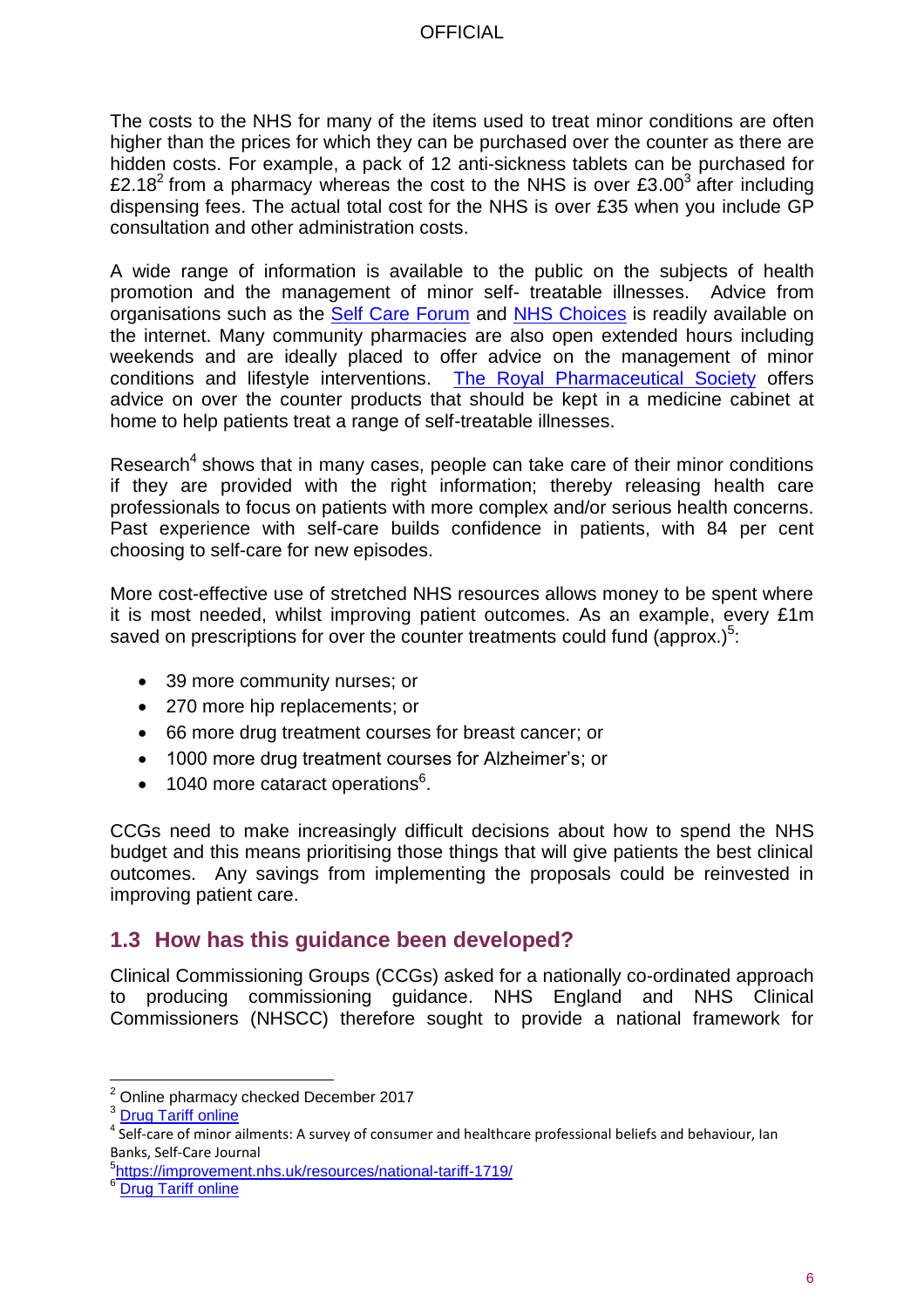guidance, with the aim of supporting consistent local implementation decisions and agreed to consult jointly on any proposals

NHS England and NHSCC established a joint clinical working group with prescriber and pharmacy representatives from relevant national stakeholders including the Royal College of General Practitioners, the Royal Pharmaceutical Society, the British Medical Association, the National Institute for Health and Care Excellence (NICE), the Medicines and Healthcare Products Regulatory Agency, the Department of Health and Social Care, PrescQIPP and CCG representatives.

As a result of our work, NHS England and NHSCC identified conditions which may fall under one or more of the categories listed in section 1.2.

NHS England then consulted on *items which should not be routinely prescribed in primary care* (21<sup>st</sup> July – 21<sup>st</sup> October 2017). That initial consultation sought views generally on the principle of restricting the prescribing of medicines which are readily available over the counter. We set out an initial list of 26 minor or self-limiting conditions where prescribing restrictions could be considered.

Feedback from this consultation showed that there was general support (65% agreed with our proposed criteria to assess items for potential restriction).

The clinical working group was consulted on several proposed approaches to limiting the prescription of OTC medicines and, based on their guidance, we mapped OTC products to the conditions for which they are typically prescribed. **We refined the approach to develop restrictions based on type and severity of condition rather than products.**

#### **We estimated that restricting prescribing for 'minor' conditions may save up to £136m once all discounts and claw backs have been accounted for.**

As a result of this exercise, nine additional minor conditions were identified which we deemed appropriate for inclusion in this guidance. Vitamins and minerals, and probiotics have been included as standalone categories given they have been identified as high cost in terms of OTC spend, although their use cannot be mapped to one single condition.

We focused on developing guidance for the list of 33 conditions which would fall into one of the following categories:

- A condition that is self-limiting and does not require medical advice or treatment as it will clear up on its own; and/or
- A condition that is a minor illness and is suitable for self-care and treatment with items that can easily be purchased over the counter from a pharmacy.

And in the case of vitamins, minerals and probiotics, we classified these as: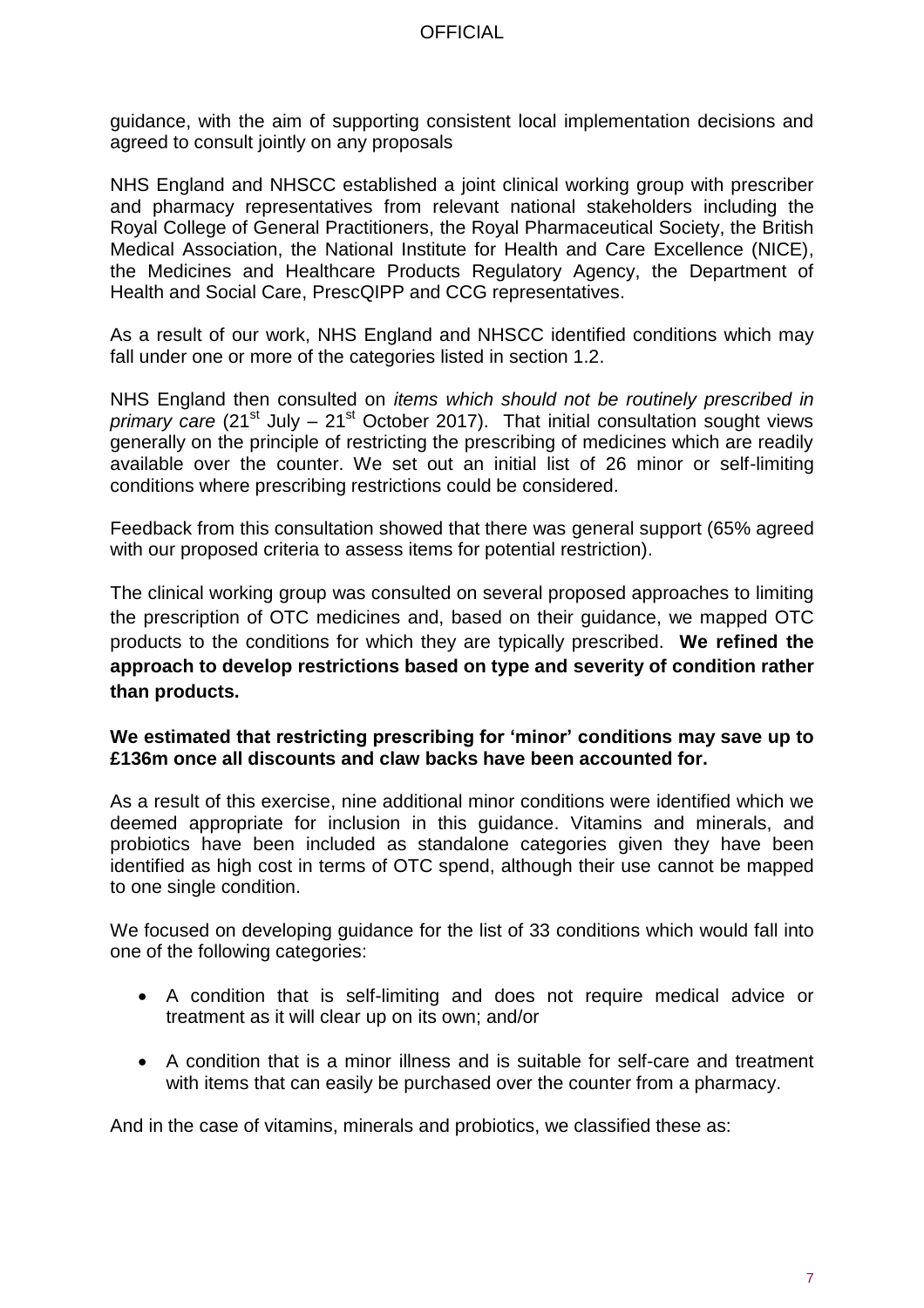• Items of limited clinical effectiveness, where there is a lack of robust evidence for clinical effectiveness; however there may be certain indications where they may continue to be prescribed and these are outlined within the exceptions under the relevant item.

The group then assigned one of the following three recommendations for each condition (or item):

- Advise CCGs that **[item]** should not be routinely prescribed in primary care due to **limited evidence of clinical effectiveness**.
- Advise CCGs that a prescription for treatment of **[condition]** should not routinely be offered in primary care as the condition is **self-limiting and will clear up on its own** without the need for treatment.
- Advise CCGs that a prescription for treatment of **[condition]** should not routinely be offered in primary care as the condition is **appropriate for selfcare**.

In reaching its recommendations the joint clinical working group considered evidence from the following organisations or groups:

- [NICE CKS](https://cks.nice.org.uk/#?char=A)
- [NHS Choices](https://www.nhs.uk/pages/home.aspx)
- $-BNF$  $-BNF$
- [NICE Clinical Guidelines](https://www.nice.org.uk/guidance)
- Public Health England
- [PrescQIPP CIC](https://www.prescqipp.info/)

The group's recommendations on the items and conditions within this guidance were publicly consulted on for a period of 12 weeks, from  $20^{th}$  December 2017 – 14<sup>th</sup> March 2018. During the consultation we heard from members of the public, patients and their representative groups, NHS staff, CCGs, Trusts, various Royal Colleges and the pharmaceutical industry, amongst others.

Section 1.4 details the main findings from the consultation and the changes that have been made as a result of what we have heard. A more detailed report on the consultation can be found in*: Conditions for which over the counter items should not*  routinely be prescribed in primary care: consultation report of findings published alongside this guidance. The final recommendations set out in this guidance document reflect the outcome of the consultation. The potential equality impact of these recommendations has also been considered and is outlined in the Equality and Health Inequalities Impact Assessment document published alongside this guidance.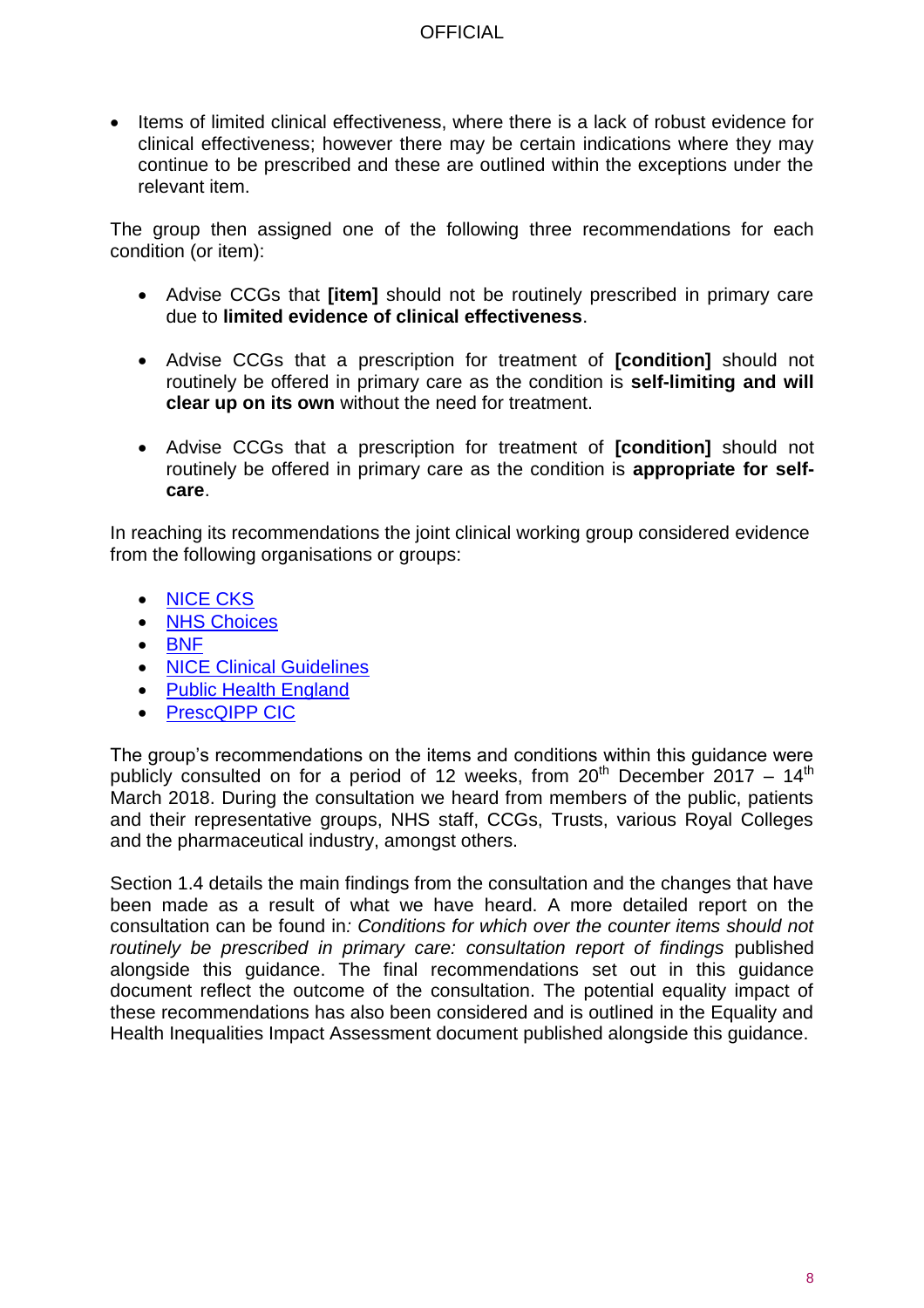# <span id="page-8-0"></span>**1.4 How have the recommendations in this guidance been developed following the results of the consultation?**

We listened to what our stakeholders told us through the consultation and refined our draft guidance in light of the response and discussions through webinars and engagement events, as well as recommendations from the joint clinical working group who considered the feedback in detail.

Whilst overall the final guidance remains largely unchanged from the draft guidance published in December 2017, there have been some important refinements and clarifications made and these are detailed below:

As a result of feedback received for further clarity on the exceptions, the following statements were approved by the clinical working group and now have been included under the '*General Exceptions'* heading:

- This guidance applies to all patients, including those who would be exempt from paying prescription charges, unless they fall under the exceptions outlined.
- When implementing this guidance, CCGs will need to supply patients with further information on signposting so that they are able to access the right service. This guidance is not intended to discourage patients from going to the GP when it is appropriate to do so.
- It is envisioned that in most cases (unless specified) these minor conditions will clear up with appropriate self-care. If symptoms are not improving or responding to treatment, then patients should be encouraged to seek further advice.
- CCGs will also need to take account of their latest local Pharmaceutical Needs Assessment (PNA) and consider the impact of this guidance on rural areas and access to a pharmacy and pharmacy medicines.
- To note that for vitamins, minerals, probiotics and those self-limiting conditions where there is limited evidence of clinical effectiveness for the treatments used (e.g. OTC items for cough, sore throat and infant colic), then the general exceptions do not apply. Specific exceptions are included (if applicable) under the relevant item and/or condition. This may need to be considered further when implementing the guidance locally*.*

The clinical working group also further refined the final exception around vulnerability as follows, to clarify that it applies to individual patients and that being exempt from prescription charges does not indicate that you would automatically be exempt from this guidance.

*Individual patients where the clinician considers that their ability to self-manage is compromised as a consequence of medical, mental health or significant social*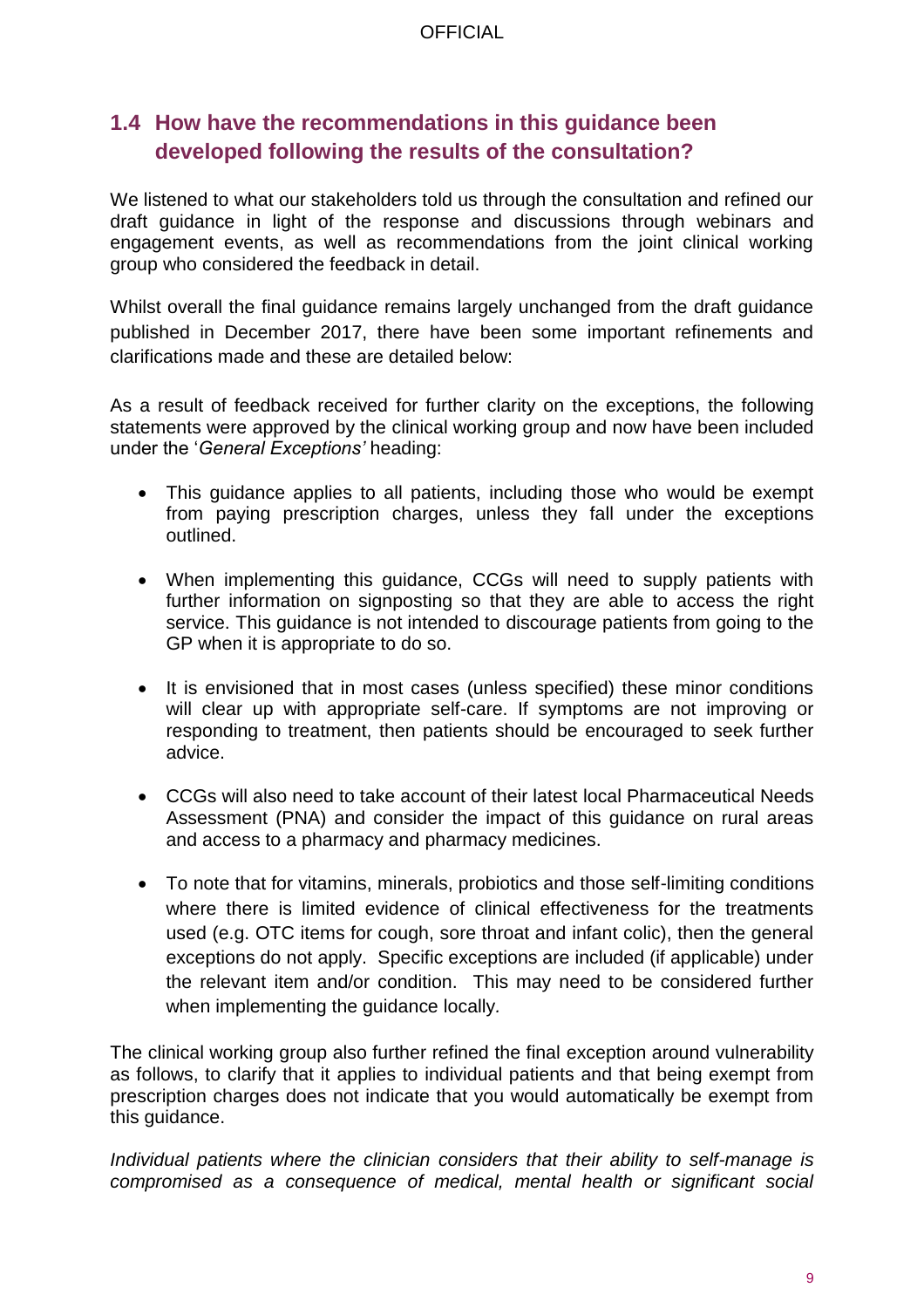*vulnerability to the extent that their health and/or wellbeing could be adversely affected if reliant on self-care. To note that being exempt from paying a prescription charge does not automatically warrant an exception to the guidance.* 

**Vitamins and Minerals** – during the consultation we heard that the list of exceptions should be amended to include all types of medically diagnosed vitamin or mineral deficiency, including for those patients who may have a lifelong condition or have undergone surgery that results in malabsorption. This is in line with the current ACBS guidance for prescribers and was approved by the joint clinical working group. It was also noted that vitamin D analogues such as alfacalcidol are prescription only medicines and would continue to be prescribed. During the consultation we also heard from the pharmaceutical industry that maintenance treatment for vitamin D therapy should be an exception as it is included in PHE guidance. The working group considered this and agreed that whilst maintenance therapy is recommended, there is no indication that this needs to be prescribed; vitamin D supplements can be bought cheaply and easily. The PHE guidance also does not distinguish between the general public and at risk patients. The clinical working group therefore agreed that vitamin D maintenance therapy would not be included as an exception.

**Cold Sores** – During the consultation we heard that further clarity was required on the description for this condition. The clinical working group agreed the description for this condition should be amended to clarify that this refers to *infrequent cold sores of the lip.* 

**Cradle Cap** – During the consultation we received feedback that a specific exception should apply to this condition. The clinical working group agreed to refine this to include the exception "*If causing distress to the infant and not improving".*

**Contact Dermatitis** – Following feedback the clinical working group agreed that this condition should remain but that the description should be amended to mild irritant dermatitis.

**Dandruff -** Following a request for clarification the clinical working group agreed the rationale should be amended to define dandruff as a "mild scaling of the scalp without itching", and to include the statement "Patients should be encouraged to manage mild dandruff with long term over the counter treatments".

**Head Lice** – Following feedback from various organisations around the need to specify that wet combing should be first line treatment, the clinical working group agreed that the following sentence should be included: *'Head lice can be treated by wet combing; chemical treatment is only recommended in exceptional circumstances and in these cases over the counter medicines can be purchased from a pharmacy'*

**Infrequent Constipation** – During the consultation we heard that further information was needed within the rationale for this condition. The clinical working group agreed that the rationale should be amended to include the following additional information: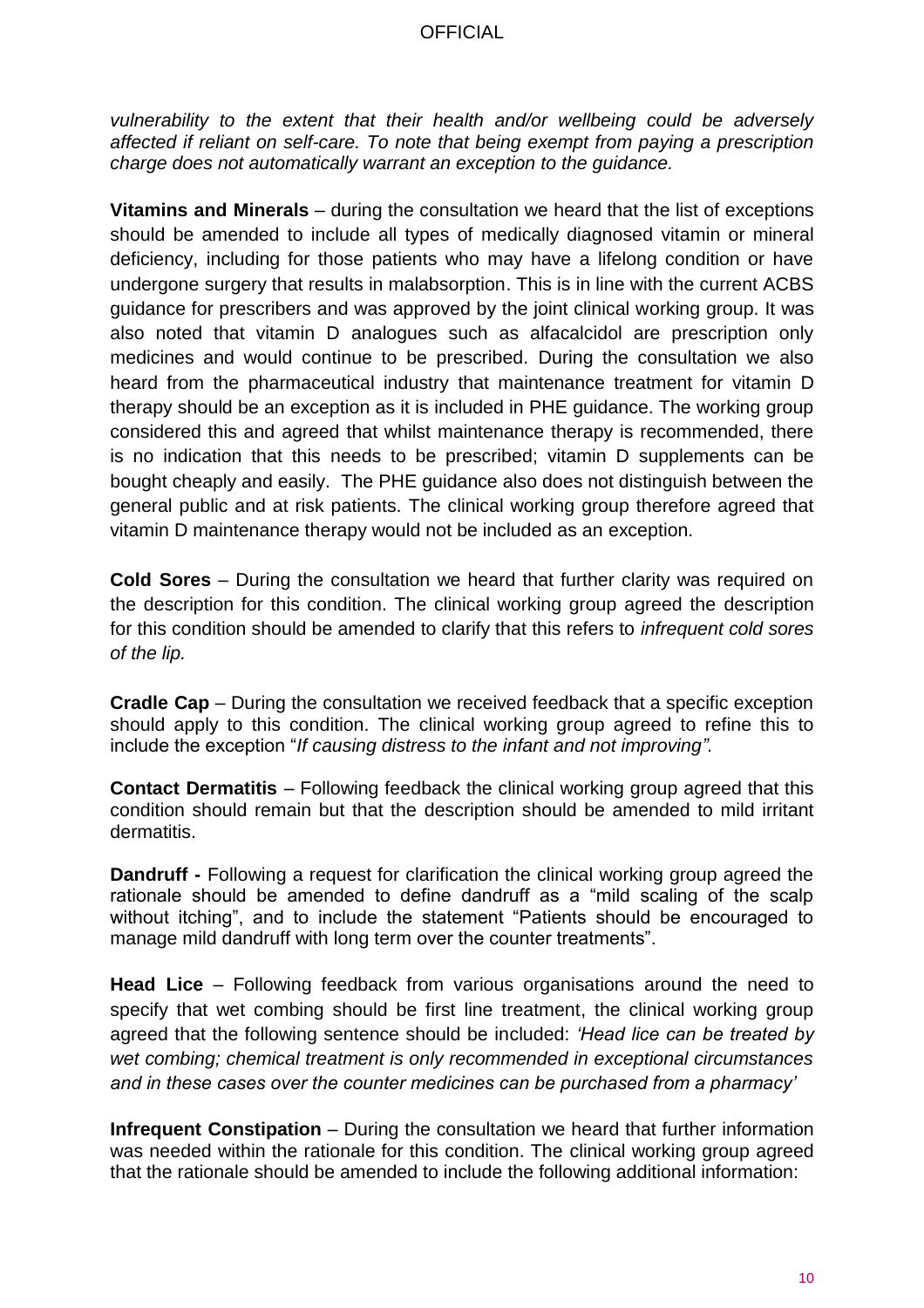*Pharmacists can help if diet and lifestyle changes aren't helping. They can suggest an over the counter laxative. Most laxatives work within 3 days. They should be used for a short time only. Laxatives are not recommended for children unless they are prescribed by a GP. This guidance applies to short term, infrequent constipation caused by changes in lifestyle or diet such as lack of water or movement or changes in diet.* 

**Mild Acne** –The clinical working group agreed that additional information should be added into the rationale to clarify that patients should be encouraged to manage this condition with long term use of over the counter products.

**Mild dry skin/sunburn/sun protection** - The British Association of Dermatologists (BAD) advised that mild dry skin and sunburn be separated out, rather than being classified as a single condition. The clinical working group agreed that it would be sensible to separate this out into three separate conditions - mild dry skin, sunburn due to excessive sun exposure, and sun protection - with the overall recommendation for each remaining the same. This increases the number of conditions to 35.

**Nappy Rash** - The clinical working group agreed that the rationale should be refined to clarify that this condition usually clears up after about three to seven days if recommended hygiene tips are followed.

**Ring worm/Athletes Foot** – following feedback the clinical working group agreed that lymphoedema or history of lower limb cellulitis should be included as an exception for this condition.

As a result of what we heard, the joint clinical working group did not feel it necessary to amend the proposed recommendations for any remaining conditions or items.

# <span id="page-10-0"></span>**1.5 General exceptions that apply to the recommendation to selfcare**

This guidance is intended to encourage people to self-care for minor illnesses as the first stage of treatment. It is envisioned that in most cases (unless specified) these minor conditions will clear up with appropriate self-care. If symptoms are not improving or responding to treatment, then patients should be encouraged to seek further advice.

**When implementing this guidance, CCGs will need to supply patients with better information on signposting so that they are able to access the right service. This guidance is not intended to discourage patients from going to the GP when it is appropriate to do so**.

To note that for vitamins, minerals, probiotics and those self-limiting conditions where there is limited evidence of clinical effectiveness for the treatments used (e.g. OTC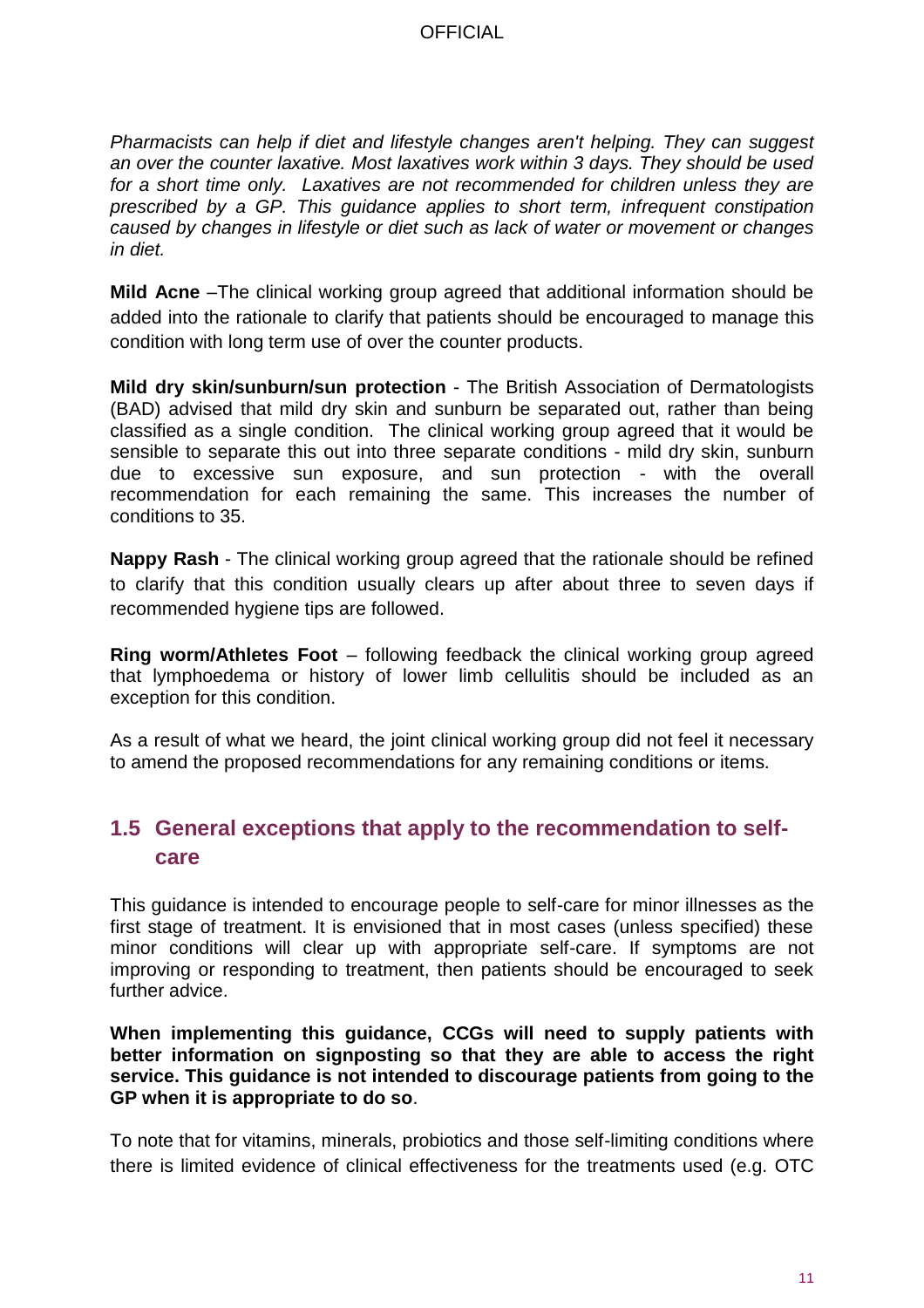items for cough, sore throat and infant colic), then the general exceptions do not apply. Specific exceptions are included (if applicable) under the relevant item and/or condition. This may need to be considered further when implementing the guidance locally.

This guidance applies to all patients, including those who would be exempt from paying prescription charges, unless they fall under the exceptions outlined.

CCGs will need to ensure that community pharmacists are reminded of 'red flag' symptoms for patients presenting with symptoms related to the conditions covered by this consultation. **GPs and/or pharmacists should refer patients to NHS Choices, the Self Care Forum or NHS 111 for further advice on when they should seek GP Care.** 

CCGs will also need to take account of their latest local Pharmaceutical Needs Assessment (PNA) and consider the impact of this guidance on rural areas and dispensing doctors in particular.

#### **General Exceptions to the Guidance:**

There are however, certain scenarios where patients should continue to have their treatments prescribed and these are outlined below:

- Patients prescribed an OTC treatment for a long term condition (e.g. regular pain relief for chronic arthritis or treatments for inflammatory bowel disease).
- For the treatment of more complex forms of minor illnesses (e.g. severe migraines that are unresponsive to over the counter medicines).
- For those patients that have symptoms that suggest the condition is not minor (i.e. those with red flag symptoms for example indigestion with very bad pain.)
- Treatment for complex patients (e.g. immunosuppressed patients).
- Patients on prescription only treatments.
- Patients prescribed OTC products to treat an adverse effect or symptom of a more complex illness and/or prescription only medications should continue to have these products prescribed on the NHS.
- Circumstances where the product licence doesn't allow the product to be sold over the counter to certain groups of patients. This may vary by medicine, but could include babies, children and/or women who are pregnant or breastfeeding. Community Pharmacists will be aware of what these are and can advise accordingly.
- Patients with a minor condition suitable for self-care that has not responded sufficiently to treatment with an OTC product.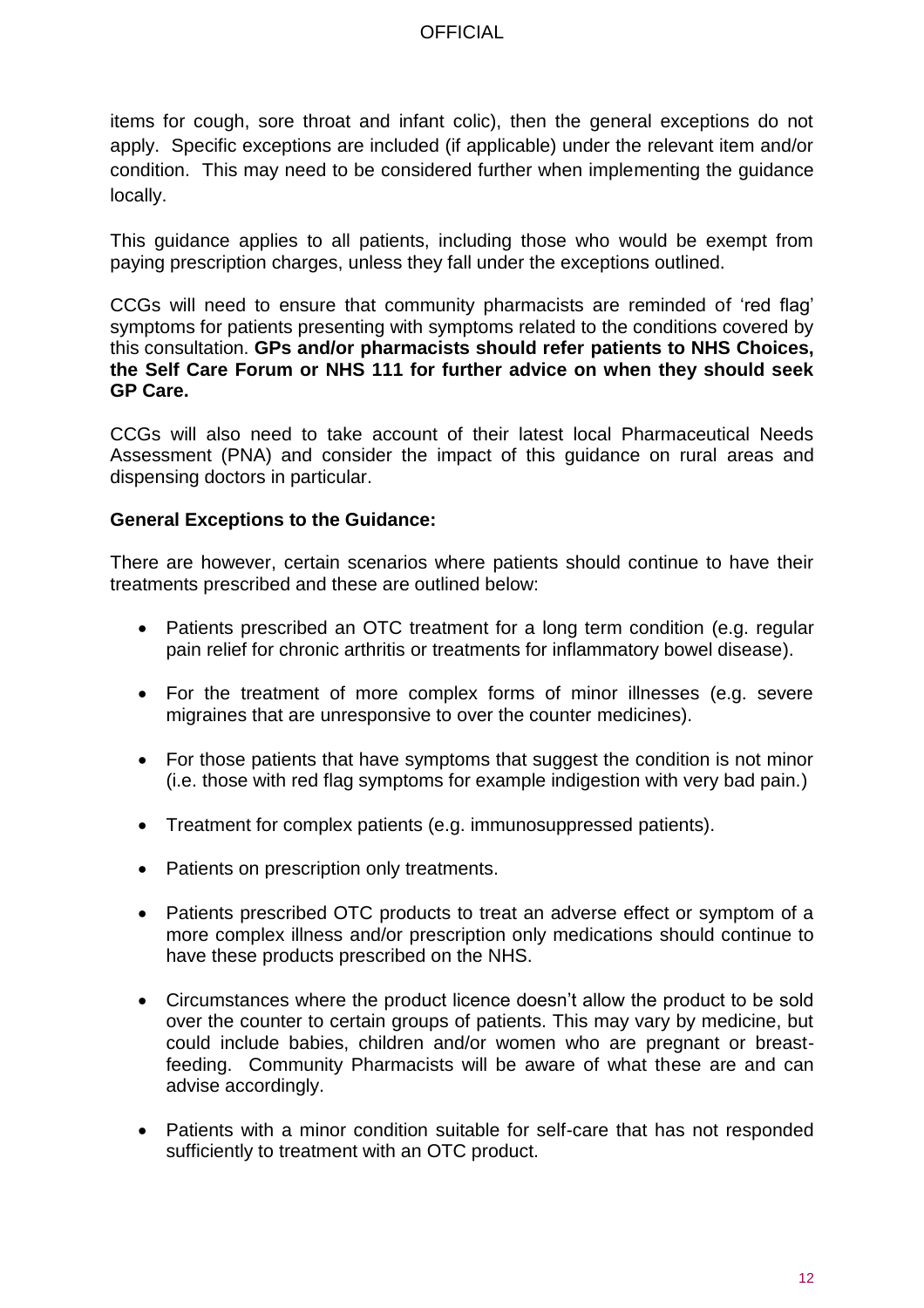- Patients where the clinician considers that the presenting symptom is due to a condition that would not be considered a minor condition.
- Circumstances where the prescriber believes that in their clinical judgement, exceptional circumstances exist that warrant deviation from the recommendation to self-care.
- Individual patients where the clinician considers that their ability to selfmanage is compromised as a consequence of medical, mental health or significant social vulnerability to the extent that their health and/or wellbeing could be adversely affected, if reliant on self-care. To note that being exempt from paying a prescription charge does not automatically warrant an exception to the guidance. Consideration should also be given to safeguarding issues.

# <span id="page-12-0"></span>**2 Definitions and scope**

### <span id="page-12-1"></span>**2.1 Glossary**

ACBS: The Advisory Committee for Borderline Substances is responsible for advising the NHS on the prescribing of foodstuffs and toiletries which are specially formulated for use by people with medical conditions. Borderline substances are mainly foodstuffs, such as enteral feeds and foods but also include some toiletries, such as sun blocks for use by people with conditions such as photodermatosis.

Annual Spend: Unless otherwise indicated this is the total value from NHS Prescription Services at the NHS Business Services Authority. This is an approximate spend to the nearest £100,000. The figure quoted is the net ingredient cost which refers to the cost of the drug before discounts and does not include any dispensing costs or fees. It does not include any adjustment for income obtained where a prescription charge is paid at the time the prescription is dispensed or where the patient has purchased a prepayment certificate.

Item: An item is anything which can be prescribed on an NHS prescription. More information on what is prescribed on an NHS prescription is available in the [Drug](https://www.nhsbsa.nhs.uk/pharmacies-gp-practices-and-appliance-contractors/drug-tariff)  [Tariff.](https://www.nhsbsa.nhs.uk/pharmacies-gp-practices-and-appliance-contractors/drug-tariff)

MHRA: Medicines and Healthcare products Regulatory Agency. MHRA regulates medicines, medical devices and blood components for transfusion in the UK.

NHS Clinical Commissioners: NHSCC are the independent membership organisation for CCGs, providing their collective voice, facilitating shared learning and delivering networking opportunities for CCG members.

NICE: The National Institute for Health and Care Excellence. NICE provides the NHS with clinical quidance on how to improve healthcare.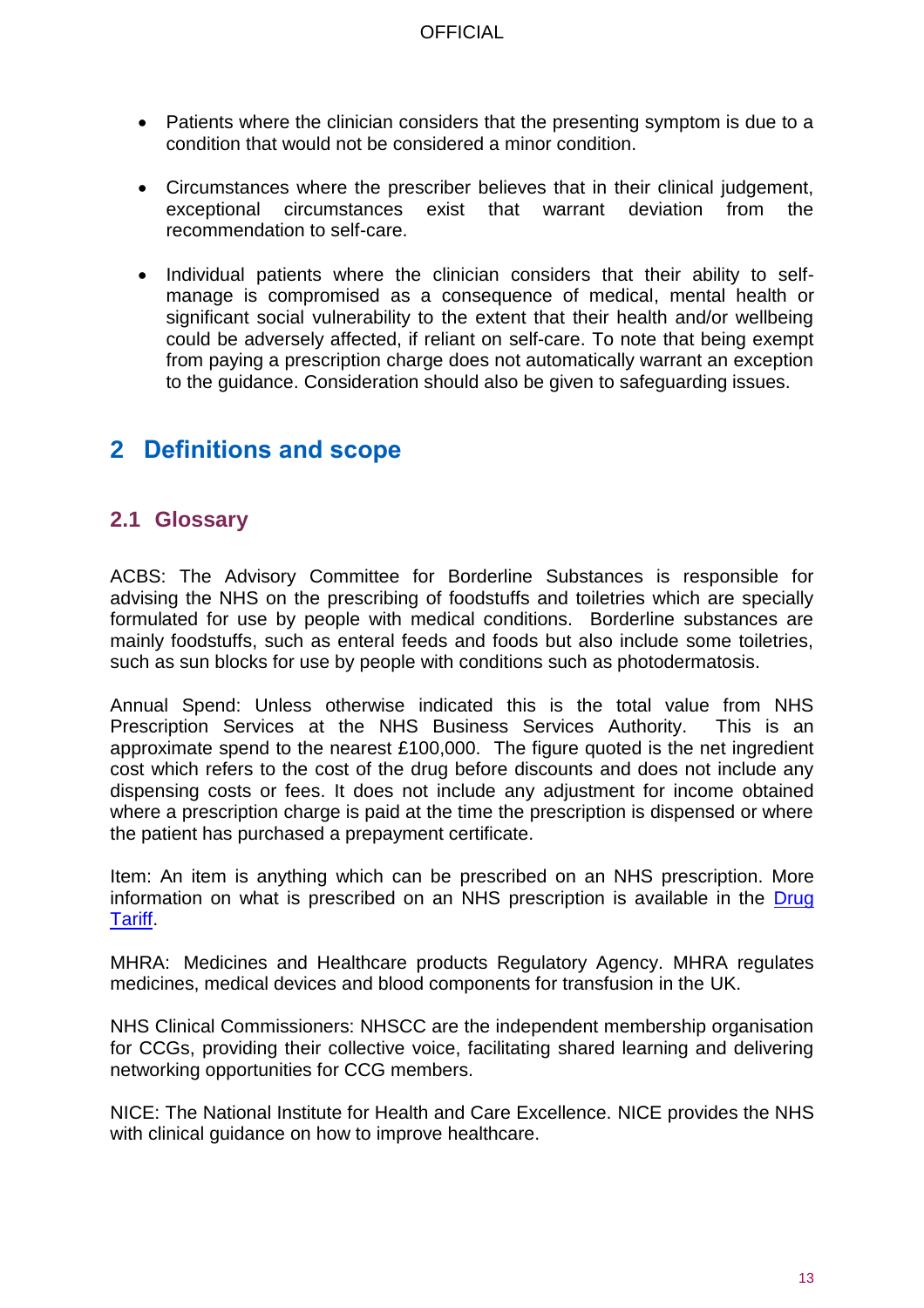Over the counter (OTC) item: items which can be purchased from a pharmacy or in a supermarket or other convenience store without the need for a prescription. Such items may also be available at other outlets such as supermarkets, petrol stations or convenience stores.

PHE: Public Health England. PHE protects and improves the nation's health and wellbeing, and reduces health inequalities.

PrescQIPP CIC: PrescQIPP CIC (Community Interest Company): PrescQIPP is an NHS funded not for-profit organisation that supports quality, optimised prescribing for patients. PrescQIPP produces evidence-based resources and tools for primary care commissioners, and provide a platform to share innovation across the NHS.

### <span id="page-13-0"></span>**2.2 Scope**

The following chapter sets out the process for how NHS England and NHS Clinical Commissioners will conduct the process to review and update the guidance to CCGs as appropriate. Chapter 4 sets out the guidance to CCGs on prescribing in 35 conditions that have been identified as being suitable for self-care and the 2 items based on the latest available evidence and the clinical consensus that has been reached by our joint clinical working group.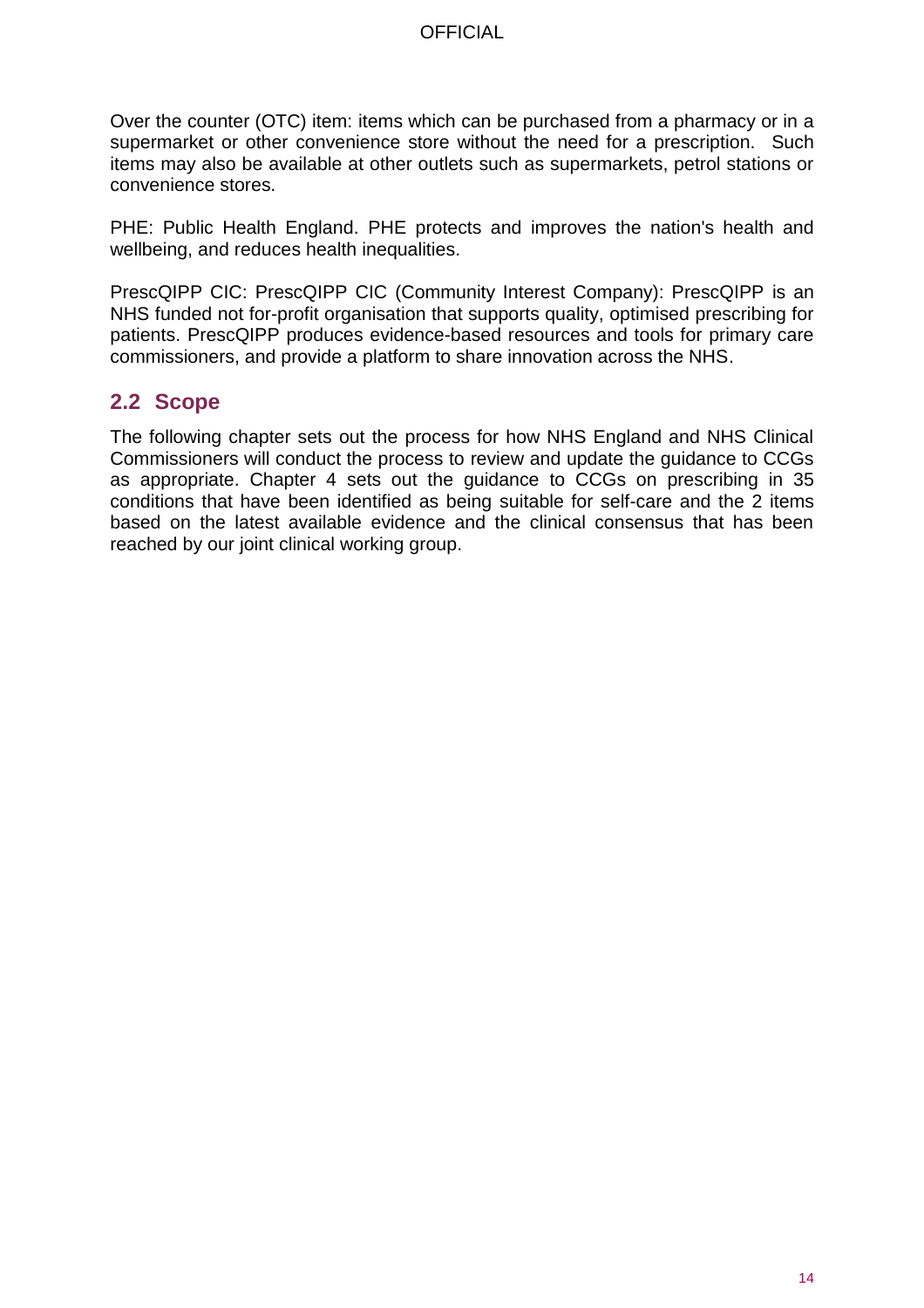# <span id="page-14-0"></span>**3 How will the guidance be updated and reviewed?**

The NHS England and NHS Clinical Commissioners joint clinical working group will continue to meet during and after the consultation, and update the proposals as a result of the consultation.

In future, the joint clinical working group will review the guidance to identify potential conditions to be retained, retired or added to the current guidance. There will be three stages:

#### **Stage 1: Condition identification**

The organisations represented on the joint clinical working group will, taking into account previous feedback, identify conditions and subsequent items prescribed from the wide range of items that can be prescribed on NHS prescription in primary care that they consider could fall within the categories defined earlier.

#### **Stage 2: Condition prioritisation**

The joint clinical working group will prioritise the identified items based on the following criteria:

- Safety Issue
- Evidence of efficacy
- Degree of variation in prescribing
- Cost to the NHS
- Strong clinician or patient feedback

A draft list of conditions will be made available online through the NHS England website usually for a four week period, when comments will be sought from interested parties. Feedback will be collated and then published on the NHS England website.

#### **Stage 3: Condition selection for inclusion or removal from the guidance**

The joint clinical working group will consider the feedback and produce a final list of recommendations for consideration by NHS England and NHS Clinical Commissioners to update the commissioning guidance *Conditions for which over the counter items should not routinely be prescribed in primary care*.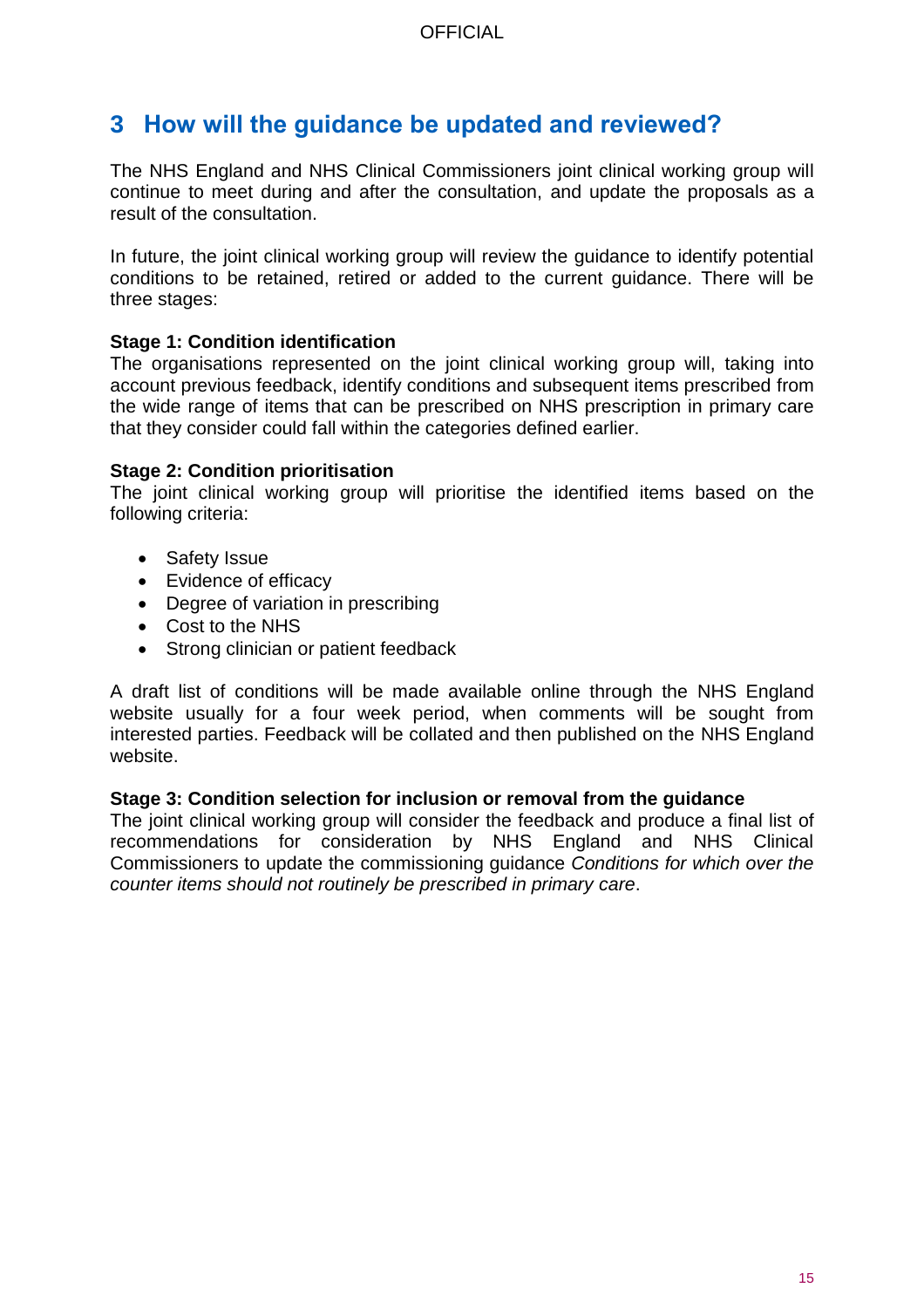# <span id="page-15-0"></span>**4 Recommendations**

Our final recommendations for the 35 minor conditions and two items of limited clinical effectiveness are listed below.

# <span id="page-15-1"></span>**4.1 Items of limited clinical effectiveness**

### <span id="page-15-2"></span>**4.1.1 Probiotics**

| <b>Annual Spend</b> | c. £1,100,000                                                                 |
|---------------------|-------------------------------------------------------------------------------|
| Rationale for       | There is currently insufficient clinical evidence to support                  |
| recommendation      | prescribing of probiotics within the NHS for the treatment or                 |
|                     | prevention of diarrhoea of any cause.                                         |
|                     |                                                                               |
|                     | Both the <b>Public Health England C.difficile guidance</b> and <b>NICE CG</b> |
|                     | 84 recommend that probiotics cannot be recommended currently                  |
|                     | and that "Good quality randomised controlled trials should be                 |
|                     | conducted in the UK to evaluate the effectiveness and safety of a             |
|                     | specific probiotic using clearly defined treatment regimens and               |
|                     | outcome measures before they are routinely prescribed."                       |
| References:         | 1. Public Health England C.difficile guidance                                 |
|                     | NICE CG 84:Diarrhoea and vomiting<br>2.<br>caused<br><b>by</b>                |
|                     | gastroenteritis in under 5s: diagnosis and management                         |
|                     | 3. PrescQIPP CIC: Probiotics                                                  |
| Recommendation      | Advise CCGs that probiotics should not be routinely prescribed in             |
|                     | primary care due to limited evidence of clinical effectiveness.               |
|                     |                                                                               |
| Exceptions          | ACBS approved indication or as per local policy.                              |
|                     |                                                                               |

#### <span id="page-15-3"></span>**4.1.2 Vitamins and minerals**

| <b>Annual Spend</b>             | c. £48,100,000                                                                                                                                                                                                                                                                                       |
|---------------------------------|------------------------------------------------------------------------------------------------------------------------------------------------------------------------------------------------------------------------------------------------------------------------------------------------------|
| Rationale for<br>recommendation | There is insufficient high quality evidence to demonstrate the<br>clinical effectiveness of vitamins and minerals.                                                                                                                                                                                   |
|                                 | Vitamins and minerals are essential nutrients which most people<br>can and should get from eating a healthy, varied and balanced<br>diet. In most cases, dietary supplementation is unnecessary.                                                                                                     |
|                                 | Many vitamin and mineral supplements are classified as foods<br>and not medicines; they therefore do not have to go through the<br>strict criteria laid down by the Medicines and Health Regulatory<br>Authority (MHRA) to confirm their quality, safety and efficacy<br>before reaching the market. |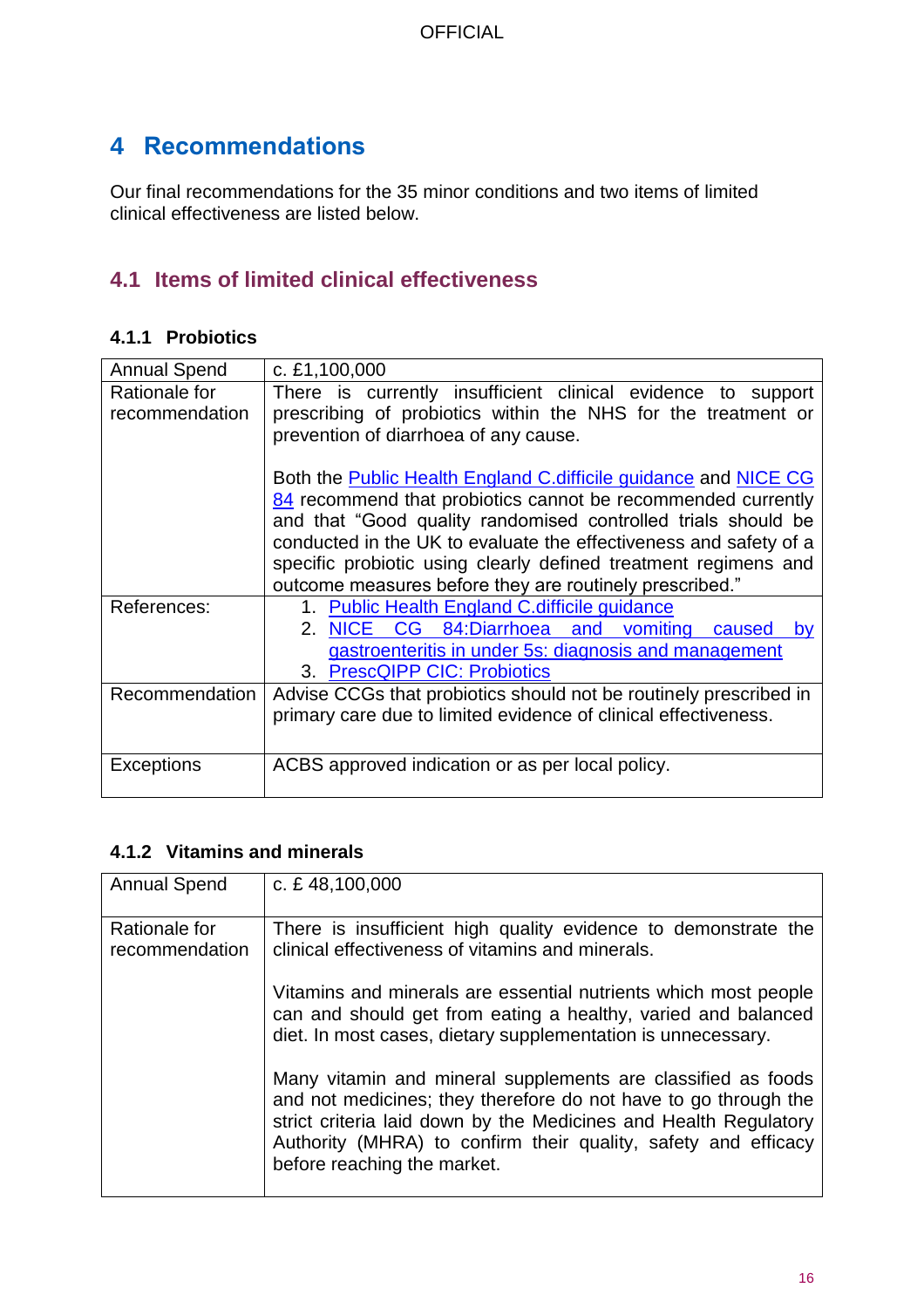|                   | Any prescribing not in-line with listed exceptions should be<br>discontinued.                                                                                                                                                                                                                                                                  |
|-------------------|------------------------------------------------------------------------------------------------------------------------------------------------------------------------------------------------------------------------------------------------------------------------------------------------------------------------------------------------|
|                   | This guidance does not apply to prescription only vitamin D<br>analogues such as alfacalcidol and these should continue to be<br>prescribed.                                                                                                                                                                                                   |
| References        | 1) PrescQIPP bulletin 107, August 2015; the prescribing of<br>vitamins and minerals including vitamin B preparations<br>(DROP-list)<br>2) NHS Choices: Supplements, Who Needs Them? A behind the<br><b>Headlines Report, June 2011</b><br>3) NHS Choices: Do I need vitamin Supplements? Accessed<br>October 2017<br>4) Healthy Start Vitamins |
| Recommendation    | Advise CCGs that vitamins and minerals should not be routinely<br>prescribed in primary care due to limited evidence of clinical<br>effectiveness.                                                                                                                                                                                             |
| <b>Exceptions</b> | Medically diagnosed deficiency, including for those patients who<br>may have a lifelong or chronic condition or have undergone<br>surgery that results in malabsorption. Continuing need should<br>however be reviewed on a regular basis.                                                                                                     |
|                   | NB maintenance or preventative treatment is not an exception.<br>Calcium and vitamin D for osteoporosis.                                                                                                                                                                                                                                       |
|                   | Malnutrition including alcoholism (see <b>NICE</b> guidance)                                                                                                                                                                                                                                                                                   |
|                   | Patients suitable to receive Healthy start vitamins for pregnancy<br>or children between the ages 6 months to their fourth birthday.<br>(NB this is not on prescription but commissioned separately)                                                                                                                                           |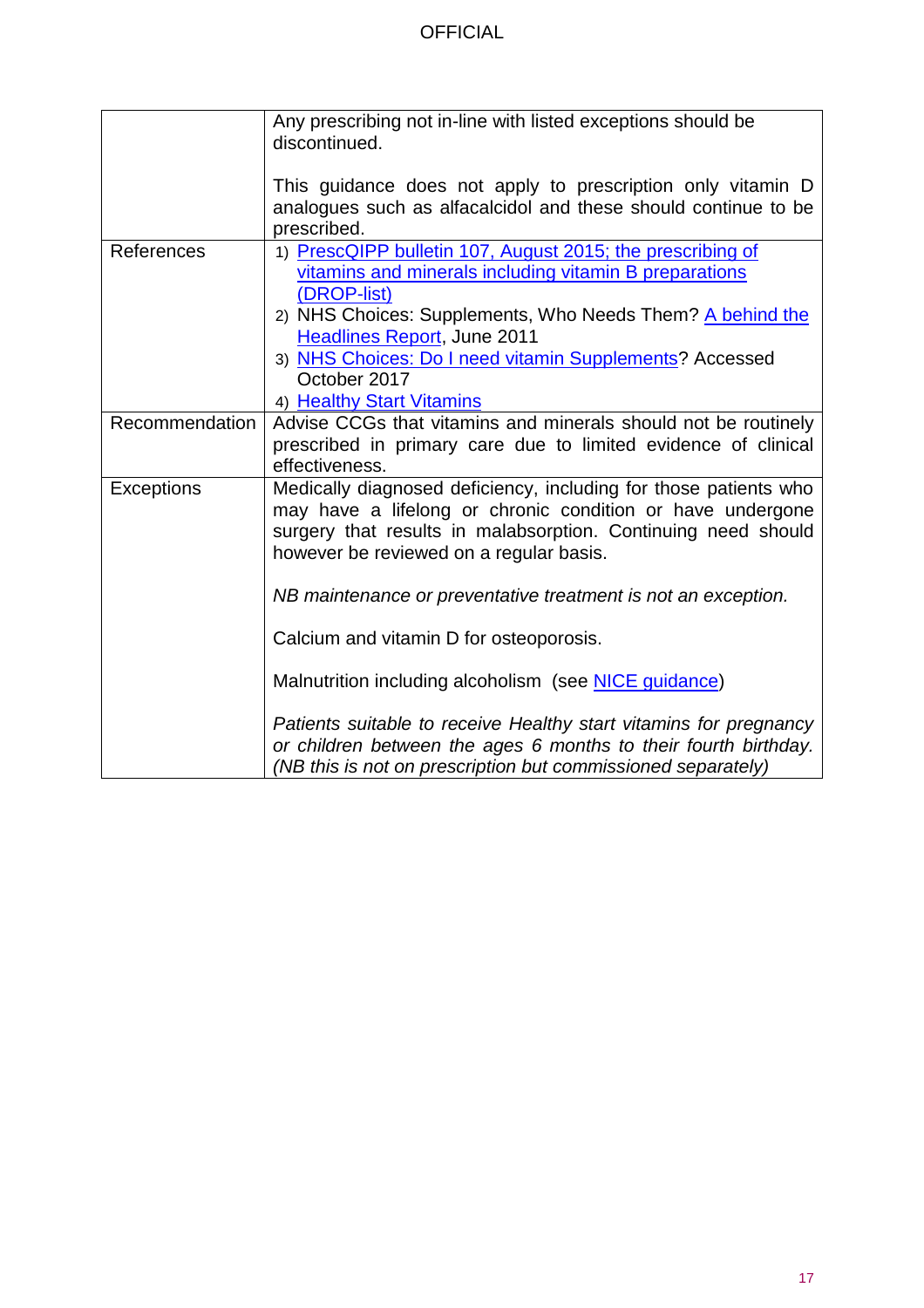# <span id="page-17-0"></span>**4.2 Self-Limiting Conditions**

### <span id="page-17-1"></span>**4.2.1 Acute Sore Throat**

| <b>Annual Spend</b>             | c. < £100,000                                                                                                                                                                                                                                                                            |
|---------------------------------|------------------------------------------------------------------------------------------------------------------------------------------------------------------------------------------------------------------------------------------------------------------------------------------|
| Rationale for<br>recommendation | A sore throat due to a viral or bacterial cause is a self-limiting<br>condition. Symptoms resolve within 3 days in 40% of people, and<br>within 1 week in 85% of people, irrespective of whether or not the<br>sore throat is due to a streptococcal infection.                          |
|                                 | There is little evidence to suggest that treatments such as<br>lozenges or throat sprays help to treat the cause of sore throat<br>and patients should be advised to take simple painkillers and<br>implement some self-care measures such as gargling with warm<br>salty water instead. |
| References:                     | NHS Choices: Sore Throat- accessed October 2017<br>$1_{-}$<br>NICE CKS: Sore Throat - Acute accessed October 2017<br>2 <sub>1</sub>                                                                                                                                                      |
| Recommendation                  | Advise CCGs that a prescription for treatment of acute sore<br>throat should not routinely be offered in primary care as the<br>condition is self-limiting and will clear up on its own without the<br>need for treatment.                                                               |
| Exceptions                      | 'Red Flag' symptoms                                                                                                                                                                                                                                                                      |

# <span id="page-17-2"></span>**4.2.2 Infrequent cold sores of the lip**

| <b>Annual Spend</b> | c. < £100,000                                                       |
|---------------------|---------------------------------------------------------------------|
| Rationale for       | Cold sores caused by the herpes simplex virus usually clear up      |
| recommendation      | without treatment within 7 to 10 days.                              |
|                     |                                                                     |
|                     | Antiviral creams are available over the counter from pharmacies     |
|                     | without a prescription and if used correctly, these can help ease   |
|                     | symptoms and speed up the healing time.                             |
|                     |                                                                     |
|                     | To be effective, these treatments should be applied as soon as      |
|                     | the first signs of a cold sore appear. Using an antiviral cream     |
|                     | after this initial period is unlikely to have much of an effect.    |
| References          | 1. NHS Choices: Cold sore (herpes simplex virus) accessed           |
|                     | October 2017                                                        |
|                     | NICE CKS: Herpes Simplex Oral accessed October 2017<br>$2^{+}$      |
| Recommendation      | Advise CCGs that a prescription for treatment of cold sores         |
|                     | should not routinely be offered in primary care as the condition is |
|                     | self-limiting and will clear up on its own without the need for     |
|                     | treatment.                                                          |
| Exceptions          | Immunocompromised patients.                                         |
|                     | 'Red flag' symptoms                                                 |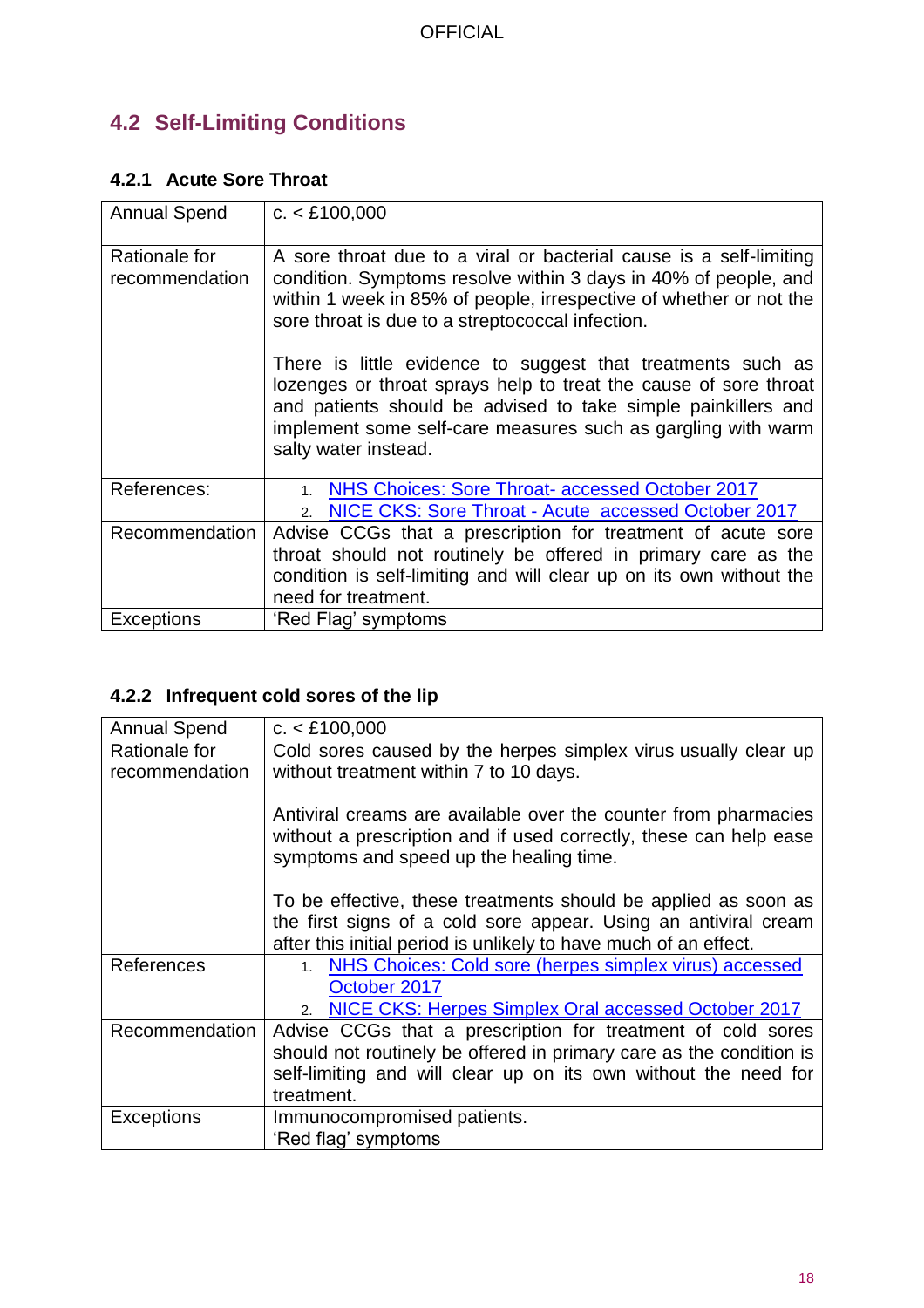# <span id="page-18-0"></span>**4.2.3 Conjunctivitis**

| <b>Annual Spend</b>             | c. £500,000                                                                                                                                                                                                                                                                                                                                                                                                                 |
|---------------------------------|-----------------------------------------------------------------------------------------------------------------------------------------------------------------------------------------------------------------------------------------------------------------------------------------------------------------------------------------------------------------------------------------------------------------------------|
| Rationale for<br>recommendation | Treatment isn't usually needed for conjunctivitis as the symptoms<br>usually clear within a week.  There are several self-care<br>measures that may help with symptoms.                                                                                                                                                                                                                                                     |
|                                 | If treatment is needed, then treatment is dependent on the cause:                                                                                                                                                                                                                                                                                                                                                           |
|                                 | In severe bacterial cases, antibiotic eye drops and eye<br>ointments can be used to clear the infection.                                                                                                                                                                                                                                                                                                                    |
|                                 | Irritant conjunctivitis will clear up as soon as whatever is<br>$\bullet$<br>causing it is removed.                                                                                                                                                                                                                                                                                                                         |
|                                 | Allergic conjunctivitis can usually be treated with anti-<br>medications<br>such<br>as<br>antihistamines.<br>allergy<br>The<br>substance that caused the allergy should be avoided.                                                                                                                                                                                                                                         |
|                                 | Treatments for conjunctivitis can be purchased over the counter<br>however almost half of all simple cases of conjunctivitis clear up<br>within ten days without any treatment. Public Health England<br>(PHE) advises that children with infective conjunctivitis do not<br>need to be excluded from school, nursery or child minders, and it<br>does not state any requirement for treatment with topical<br>antibiotics. |
| References                      | 1. NHS Choices: Conjunctivitis accessed October 2017<br>2. NICE CKS: Conjunctivitis - Infective accessed October<br>2017                                                                                                                                                                                                                                                                                                    |
|                                 | 3. PHE Advice for schools: September 2017<br>4. NICE Medicines evidence commentary: conjunctivitis and<br>inappropriate prescribing.                                                                                                                                                                                                                                                                                        |
| Recommendation                  | Advise CCGs that a prescription for treatment of conjunctivitis<br>should not routinely be offered in primary care as the condition is<br>self-limiting and will clear up on its own without the need for<br>treatment.                                                                                                                                                                                                     |
| Exceptions                      | 'Red Flag' symptoms                                                                                                                                                                                                                                                                                                                                                                                                         |

# <span id="page-18-1"></span>**4.2.4 Coughs and colds and nasal congestion**

| <b>Annual Spend</b>             | c. £1,300,000                                                                                                                                                                               |
|---------------------------------|---------------------------------------------------------------------------------------------------------------------------------------------------------------------------------------------|
| Rationale for<br>recommendation | Most colds start to improve in 7 to 10 days. Most coughs<br>clear up within two to three weeks. Both conditions can<br>cause nasal congestion. Neither condition requires any<br>treatment. |
| References:                     | 1. NHS Choices: Common Cold accessed October 2017                                                                                                                                           |
|                                 | 2. NICE CKS: Common Cold accessed October 2017                                                                                                                                              |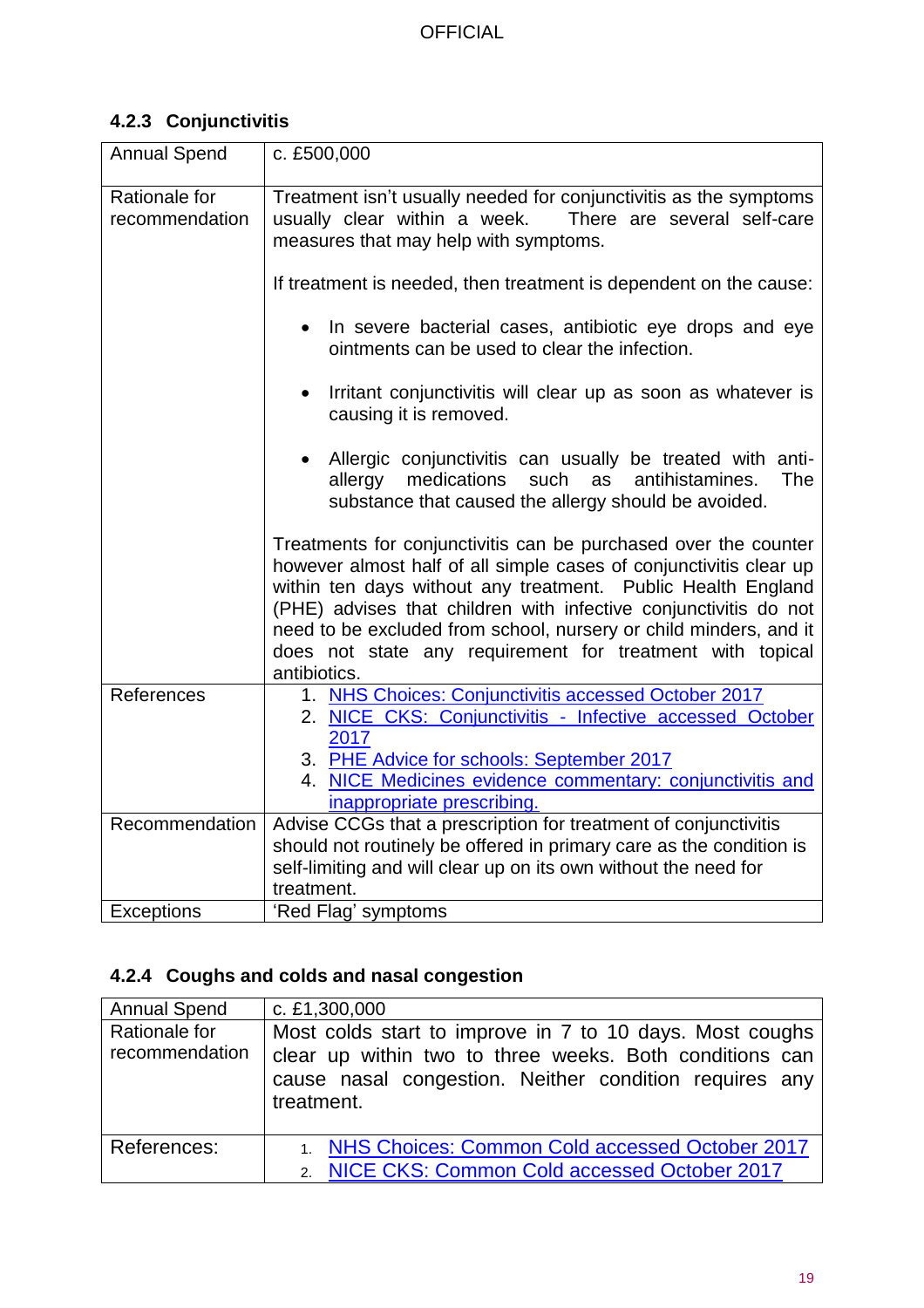|            | 3. PrescQIPP: Coughs and Colds.                                                 |
|------------|---------------------------------------------------------------------------------|
|            | Recommendation   Advise CCGs that a prescription for treatment of coughs, colds |
|            | and nasal congestion should not routinely be offered in primary                 |
|            | care as the condition is self-limiting and will clear up on its own             |
|            | without the need for treatment.                                                 |
| Exceptions | 'Red Flag' symptoms                                                             |

# <span id="page-19-0"></span>**4.2.5 Cradle Cap (Seborrhoeic dermatitis – infants)**

| <b>Annual Spend</b>             | c. £4,500,000                                                                                                                                                                                                       |
|---------------------------------|---------------------------------------------------------------------------------------------------------------------------------------------------------------------------------------------------------------------|
| Rationale for<br>recommendation | Cradle cap is harmless and doesn't usually itch or cause<br>discomfort. It usually appears in babies in the first two months of<br>their lives, and clears up without treatment within weeks to a<br>few months.    |
| References:                     | NHS Choices: Cradle Cap accessed October 2017<br>2. NICE CKS: Seborrhoeic dermatitis accessed October<br>2017                                                                                                       |
| Recommendation                  | Advise CCGs that a prescription for treatment of cradle cap<br>should not routinely be offered in primary care as the condition is<br>self-limiting and will clear up on its own without the need for<br>treatment. |
| <b>Exceptions</b>               | If causing distress to the infant and not improving                                                                                                                                                                 |

### <span id="page-19-1"></span>**4.2.6 Haemorrhoids**

| <b>Annual Spend</b>             | c. £500,000                                                                                                                                                                                                                                                                                                                         |
|---------------------------------|-------------------------------------------------------------------------------------------------------------------------------------------------------------------------------------------------------------------------------------------------------------------------------------------------------------------------------------|
| Rationale for<br>recommendation | In many cases, haemorrhoids don't cause symptoms and some<br>people don't even realise they have them. Haemorrhoids often<br>clear up by themselves after a few days. Making simple dietary<br>changes and not straining on the toilet are often recommended<br>first.<br>However, there are many treatments (creams, ointments and |
|                                 | suppositories) that can reduce itching and discomfort and these<br>are available over the counter for purchase.                                                                                                                                                                                                                     |
| References:                     | 1. NHS Choices: Haemorrhoids accessed October 2017<br>2. NICE CKS: Haemorrhoids accessed October 2017                                                                                                                                                                                                                               |
| Recommendation                  | Advise CCGs that a prescription for treatment of haemorrhoids<br>should not routinely be offered in primary care as the condition is<br>self-limiting and will clear up on its own without the need for<br>treatment.                                                                                                               |
| Exceptions                      | 'Red Flag' symptoms                                                                                                                                                                                                                                                                                                                 |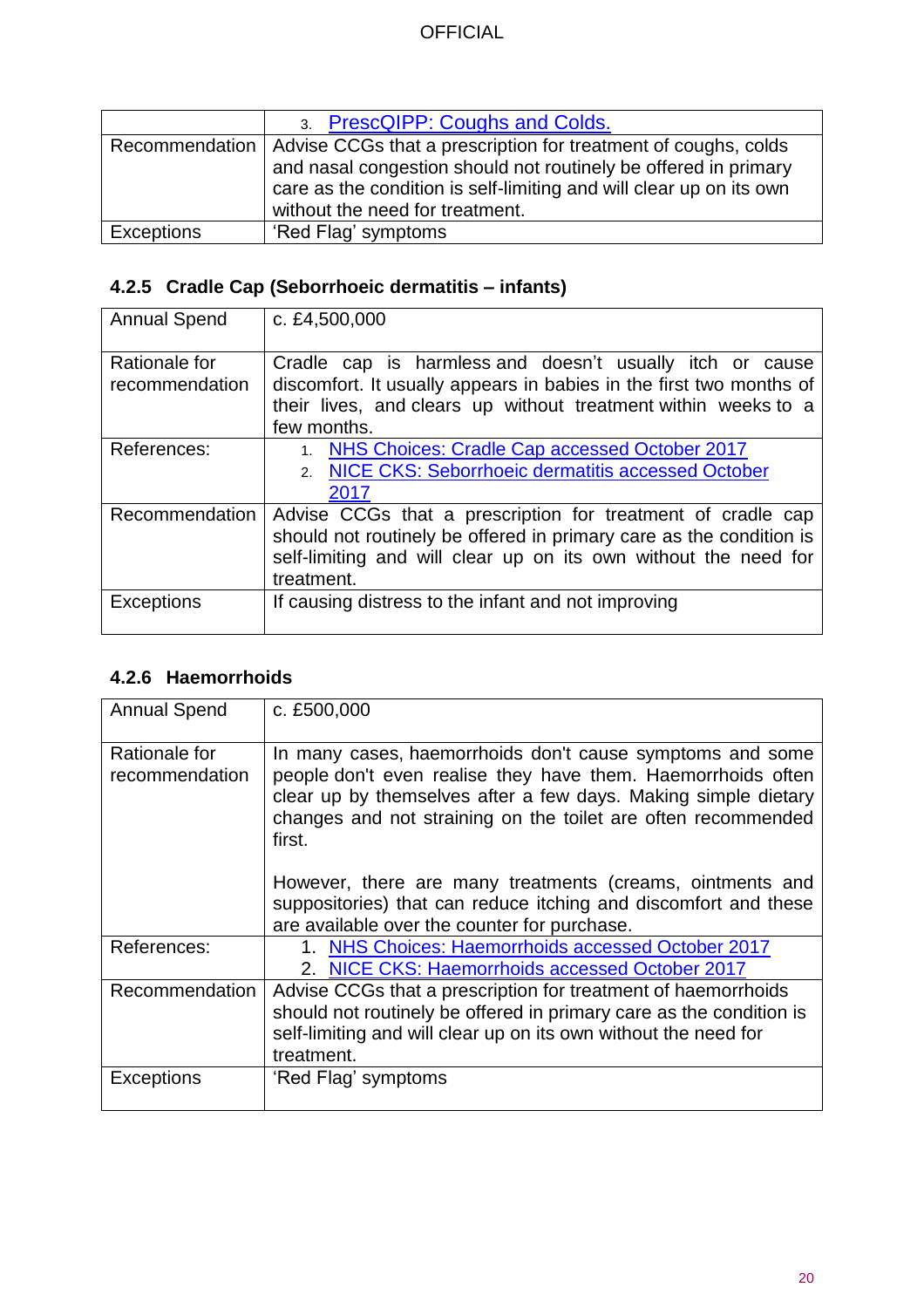# <span id="page-20-0"></span>**4.2.7 Infant Colic**

| <b>Annual Spend</b> | c. < £100,000                                                        |
|---------------------|----------------------------------------------------------------------|
|                     |                                                                      |
|                     |                                                                      |
| Rationale for       | As colic eventually improves on its own, medical treatment isn't     |
| recommendation      | usually recommended.                                                 |
|                     |                                                                      |
|                     |                                                                      |
|                     | There are some over-the-counter treatments available that could      |
|                     | be tried however; there is limited evidence for the effectiveness of |
|                     |                                                                      |
|                     | these treatments.                                                    |
| References:         | <b>NHS Choices: Colic accessed October 2017</b>                      |
|                     | NICE CKS: Colic Infantile accessed October 2017<br>$2^{2}$           |
|                     | <b>PrescQIPP: Infant Colic</b><br>3 <sub>1</sub>                     |
| Recommendation      | Advise CCGs that a prescription for treatment of infant colic        |
|                     | should not routinely be offered in primary care as the condition is  |
|                     |                                                                      |
|                     | self-limiting and will clear up on its own without the need for      |
|                     | treatment.                                                           |
| <b>Exceptions</b>   | 'Red Flag' Symptoms                                                  |
|                     |                                                                      |
|                     |                                                                      |

# <span id="page-20-1"></span>**4.2.8 Mild Cystitis**

| <b>Annual Spend</b>             | c. £300,000                                                                                                                                                                                                                                                                                                                                                                                                                                                                                                                                                                                                             |
|---------------------------------|-------------------------------------------------------------------------------------------------------------------------------------------------------------------------------------------------------------------------------------------------------------------------------------------------------------------------------------------------------------------------------------------------------------------------------------------------------------------------------------------------------------------------------------------------------------------------------------------------------------------------|
| Rationale for<br>recommendation | Mild cystitis is a common type of urinary tract inflammation,<br>normally caused by an infection; however it is usually more of a<br>nuisance than a cause for serious concern.<br>Mild cases can be defined as those that are responsive to<br>symptomatic treatment but will also clear up on their own. If<br>symptoms don't improve in 3 days, despite self-care measures,<br>then the patient should be advised to see their GP.<br>Symptomatic treatment using products that reduce the acidity of<br>the urine to reduce symptoms are available, but there's a lack of<br>evidence to suggest they're effective. |
| References:                     | 1. NHS Choices: Cystitis accessed October 2017<br>2. NICE CKS: Urinary tract infection (lower) - women<br>accessed October 2017.                                                                                                                                                                                                                                                                                                                                                                                                                                                                                        |
| Recommendation                  | Advise CCGs that a prescription for treatment of mild cystitis<br>should not routinely be offered in primary care as the condition is<br>self-limiting and will clear up on its own without the need for<br>treatment.                                                                                                                                                                                                                                                                                                                                                                                                  |
| Exceptions                      | 'Red Flag' symptoms                                                                                                                                                                                                                                                                                                                                                                                                                                                                                                                                                                                                     |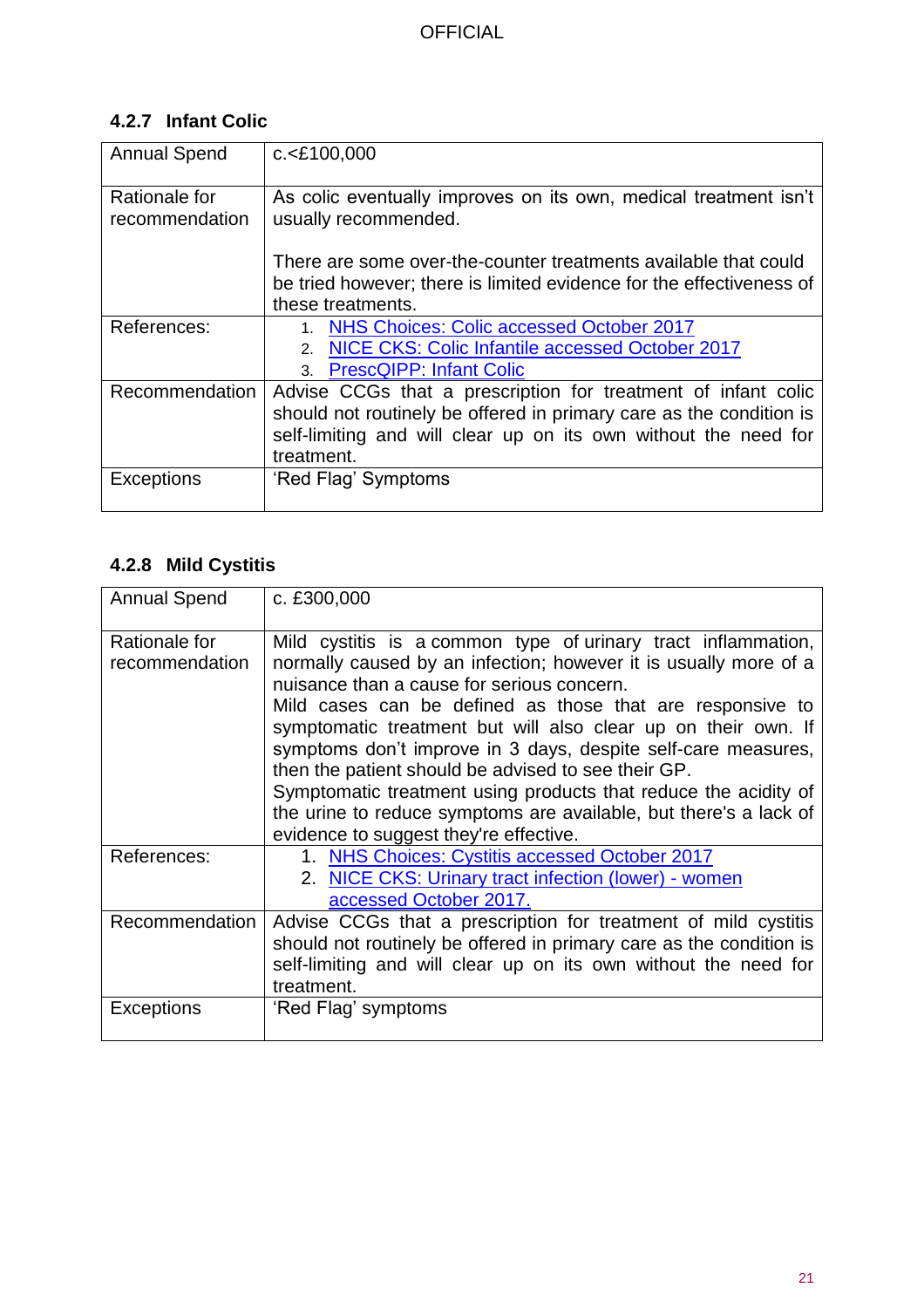# <span id="page-21-0"></span>**4.3 Minor Conditions Suitable for Self- Care**

### <span id="page-21-1"></span>**4.3.1 Mild Irritant Dermatitis**

| <b>Annual Spend</b>             | c. £14,500,000                                                                                                                                                                                                                                                                            |
|---------------------------------|-------------------------------------------------------------------------------------------------------------------------------------------------------------------------------------------------------------------------------------------------------------------------------------------|
| Rationale for<br>recommendation | Irritant dermatitis is a type of eczema triggered by contact with a<br>particular substance. Once treated most people can expect their<br>symptoms to improve and/or clear up completely if the irritant or<br>allergen can be identified and removed or avoided                          |
|                                 | It is most commonly caused by irritants such as soaps, washing<br>powders, detergents, solvents or regular contact with water.<br>Treatment normally involves avoiding the allergen or irritant and<br>treating symptoms with over the counter emollients and topical<br>corticosteroids. |
| References:                     | NHS Choices: Contact Dermatitis accessed October 2017                                                                                                                                                                                                                                     |
|                                 | NICE CKS: Dermatitis - contact accessed October 2017                                                                                                                                                                                                                                      |
| Recommendation                  | Advise CCGs that a prescription for treatment of contact                                                                                                                                                                                                                                  |
|                                 | dermatitis should not routinely be offered in primary care as the                                                                                                                                                                                                                         |
|                                 | condition is appropriate for self-care.                                                                                                                                                                                                                                                   |
| <b>Exceptions</b>               | No routine exceptions have been identified.                                                                                                                                                                                                                                               |
|                                 | See earlier for general exceptions.                                                                                                                                                                                                                                                       |

# <span id="page-21-2"></span>**4.3.2 Dandruff**

| <b>Annual Spend</b>             | c. £4,500,000                                                                                                                                                                                                             |
|---------------------------------|---------------------------------------------------------------------------------------------------------------------------------------------------------------------------------------------------------------------------|
| Rationale for<br>recommendation | Dandruff is a common skin condition. It can be defined as mild<br>scaling of the scalp without itching. Dandruff isn't contagious or<br>harmful and can be easily treated with over the counter anti-<br>fungal shampoos. |
|                                 | A GP appointment is unnecessary. Patients should be<br>encouraged to manage mild dandruff with long term over the<br>counter treatments.                                                                                  |
| References                      | NHS Choices: Dandruff accessed October 2017<br>1 <sup>1</sup><br>NICE CKS: Scenario: Seborrhoeic dermatitis - scalp and<br>$2^{2}$<br>beard accessed October 2017                                                         |
| Recommendation                  | Advise CCGs that a prescription for treatment for dandruff should<br>not routinely be offered in primary care as the condition is<br>appropriate for self-care.                                                           |
| <b>Exceptions</b>               | No routine exceptions have been identified. See earlier for<br>general exceptions.                                                                                                                                        |

# <span id="page-21-3"></span>**4.3.3 Diarrhoea (Adults)**

| Annual Spend | c. £2,800,000 |
|--------------|---------------|
|              |               |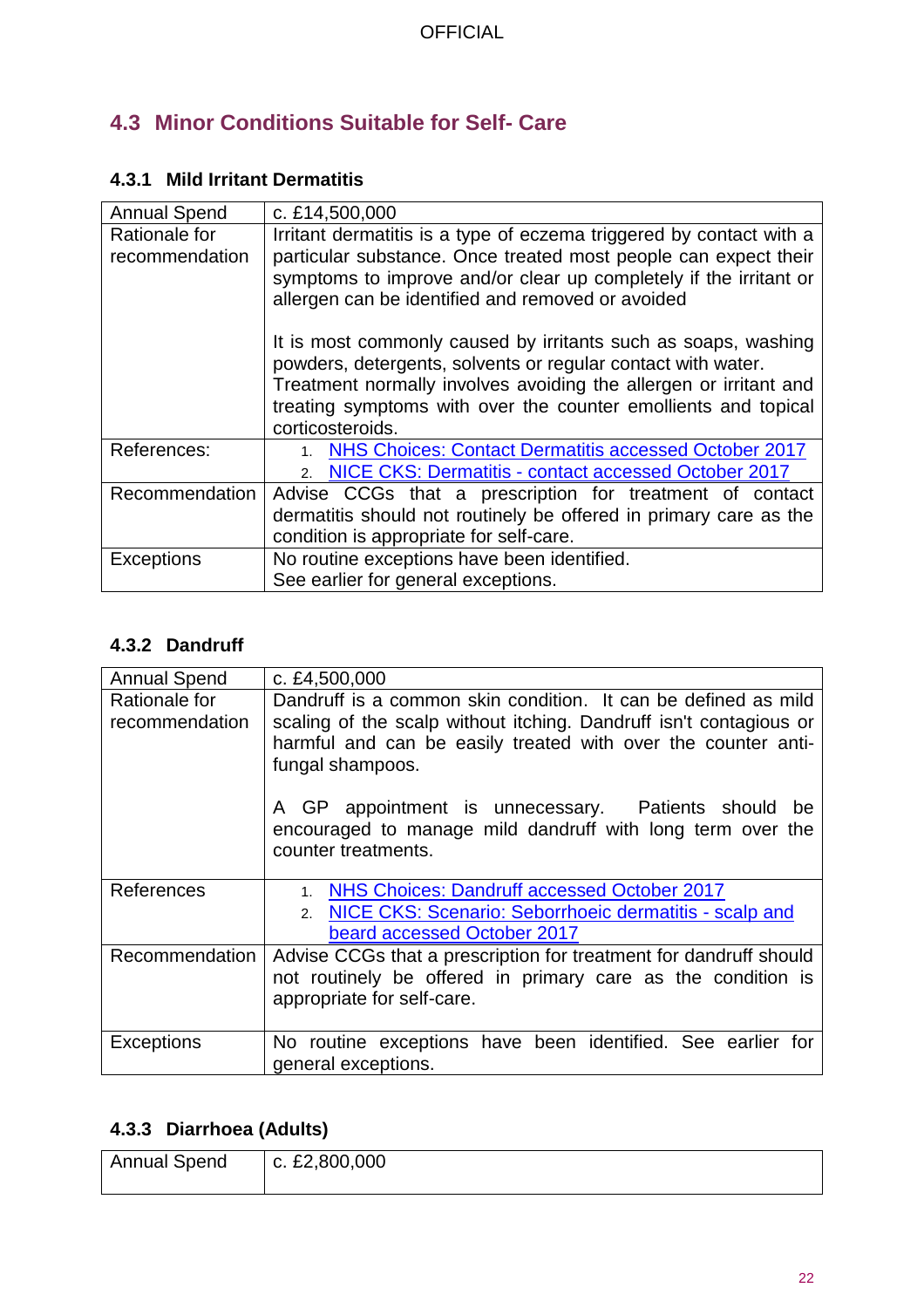| Rationale for<br>recommendation | Diarrhoea normally affects most people from time to time and is<br>usually nothing to worry about. However it can take a few days to<br>a week to clear up. |
|---------------------------------|-------------------------------------------------------------------------------------------------------------------------------------------------------------|
|                                 | Acute diarrhoea is usually caused by a bacterial or viral infection<br>and other causes include drugs, anxiety or a food allergy.                           |
|                                 | OTC treatments can help replace lost fluids or reduce bowel<br>motions. This recommendation does not apply to children.                                     |
| References                      | NHS Choices: Diarrhoea accessed October 2017                                                                                                                |
|                                 | NICE CKS: Diarrhoea - adult's assessment accessed<br>$2^{1}$                                                                                                |
|                                 | October 2017                                                                                                                                                |
| Recommendation                  | Advise CCGs that a prescription for treatment for acute diarrhoea                                                                                           |
|                                 | will not routinely be offered in primary care as the condition is                                                                                           |
|                                 | appropriate for self-care.                                                                                                                                  |
| <b>Exceptions</b>               | No routine exceptions have been identified.                                                                                                                 |
|                                 | See earlier for general exceptions.                                                                                                                         |

# <span id="page-22-0"></span>**4.3.4 Dry Eyes/Sore tired Eyes**

| <b>Annual Spend</b>             | c. £14,800,000                                                                                                                                                                                                                      |
|---------------------------------|-------------------------------------------------------------------------------------------------------------------------------------------------------------------------------------------------------------------------------------|
| Rationale for<br>recommendation | Dry eye syndrome, or dry eye disease, is a common condition<br>that occurs when the eyes don't make enough tears, or the tears<br>evaporate too quickly.                                                                            |
|                                 | Most cases of sore tired eyes resolve themselves.                                                                                                                                                                                   |
|                                 | Patients should be encouraged to manage both dry eyes and<br>sore eyes by implementing some self-care measures such as<br>good eyelid hygiene and avoidance of environmental factors<br>alongside treatment                         |
|                                 | Mild to moderate cases of dry eye syndrome or sore tired eyes<br>can usually be treated using lubricant eye treatments that consist<br>of a range of drops, gels and ointments that can be easily be<br>purchased over the counter. |
| References                      | NHS Choices: Dry eye syndrome accessed October 2017<br>1 <sup>1</sup><br>NICE CKS: Dry eye syndrome accessed October 2017<br>2.                                                                                                     |
| Recommendation                  | Advise CCGs that a prescription for treatment of dry or sore eyes<br>should not routinely be offered in primary care as the condition is<br>appropriate for self-care.                                                              |
| <b>Exceptions</b>               | No routine exceptions have been identified.<br>See earlier for general exceptions.                                                                                                                                                  |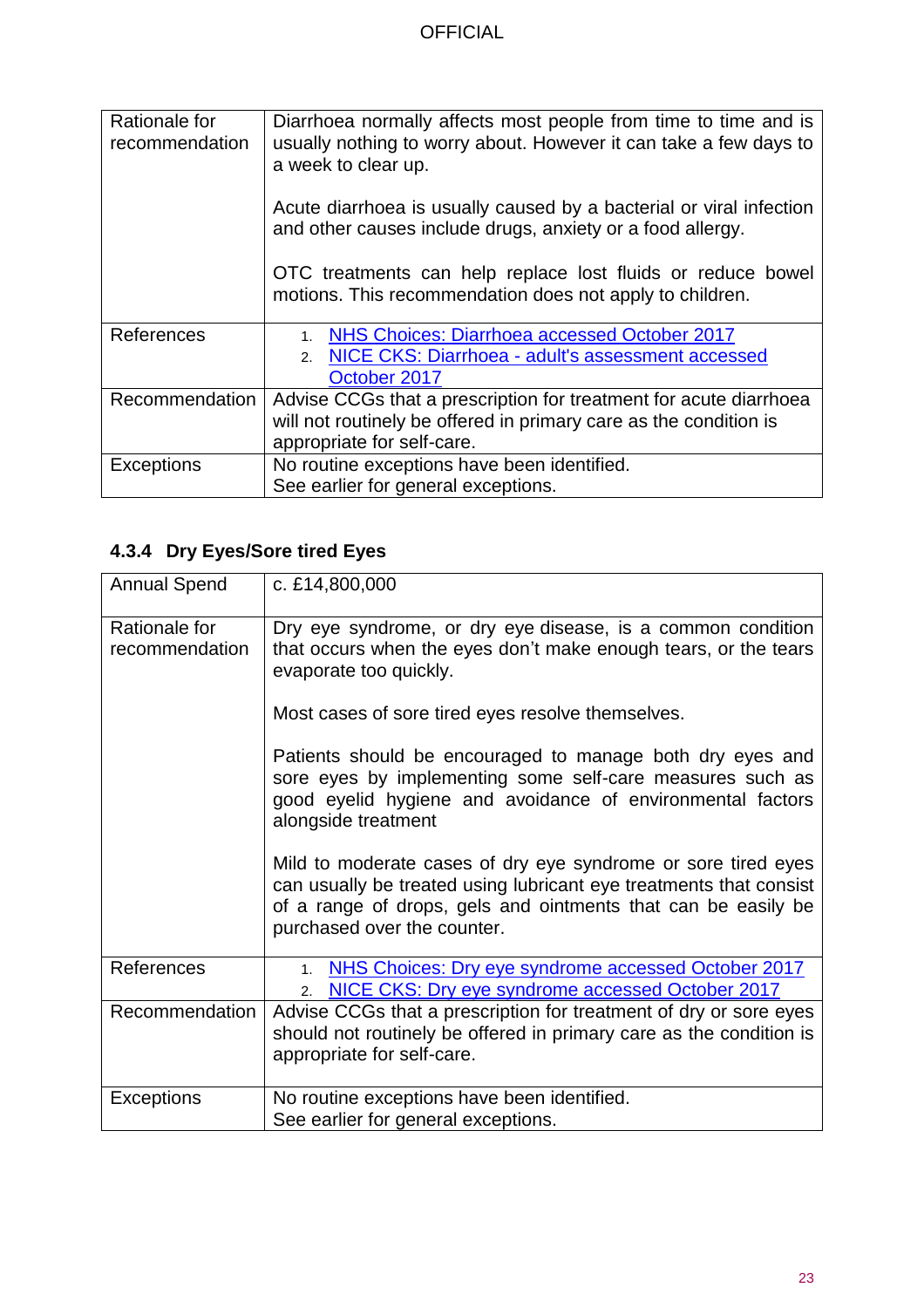### <span id="page-23-0"></span>**4.3.5 Earwax**

| <b>Annual Spend</b>             | c. £300,000                                                                                                                                                                      |
|---------------------------------|----------------------------------------------------------------------------------------------------------------------------------------------------------------------------------|
| Rationale for<br>recommendation | Earwax is produced inside ears to keep them clean and free of<br>germs. It usually passes out of the ears harmlessly, but<br>sometimes too much can build up and block the ears. |
|                                 | A build-up of earwax is a common problem that can often be<br>treated using eardrops bought from a pharmacy. These can help<br>soften the earwax so that it falls out naturally. |
| References:                     | 1. NHS Choices: Earwax build-up accessed October 2017<br>2. NICE CKS: Earwax Summary accessed October 2017                                                                       |
| Recommendation                  | Advise CCGs that a prescription for the removal of earwax should                                                                                                                 |
|                                 | not routinely be offered in primary care as the condition is                                                                                                                     |
|                                 | appropriate for self-care.                                                                                                                                                       |
| <b>Exceptions</b>               | No routine exceptions have been identified.                                                                                                                                      |
|                                 | See earlier for general exceptions.                                                                                                                                              |

# <span id="page-23-1"></span>**4.3.6 Excessive sweating (Hyperhidrosis)**

| <b>Annual Spend</b>                    | c. £200,000                                                                                                                            |
|----------------------------------------|----------------------------------------------------------------------------------------------------------------------------------------|
| <b>Rationale for</b><br>recommendation | Hyperhidrosis is a common condition in which a person sweats<br>excessively.                                                           |
|                                        | First line treatment involves simple lifestyle changes. It can also<br>be treated with over the counter high strength antiperspirants. |
|                                        | An antiperspirant containing aluminium chloride is usually the first<br>line of treatment and is sold in most pharmacies.              |
| References                             | NHS Choices: Hyperhidrosis accessed October 2017<br>1.                                                                                 |
|                                        | NICE CKS: Hyperhidrosis accessed October 2017<br>2.                                                                                    |
| Recommendation                         | Advise CCGs that a prescription for high strength antiperspirants                                                                      |
|                                        | for the treatment of mild to moderate hyperhidrosis should not                                                                         |
|                                        | routinely be offered in primary care as the condition is                                                                               |
|                                        | appropriate for self-care.                                                                                                             |
| <b>Exceptions</b>                      | No routine exceptions have been identified. See earlier for                                                                            |
|                                        | general exceptions.                                                                                                                    |

# <span id="page-23-2"></span>**4.3.7 Head Lice**

| <b>Annual Spend</b>             | c. £600,000                                                                                                                                                                                                               |
|---------------------------------|---------------------------------------------------------------------------------------------------------------------------------------------------------------------------------------------------------------------------|
| Rationale for<br>recommendation | Head lice are a common problem, particularly in school children<br>aged 4-11. They're largely harmless, but can live in the hair for a<br>long time if not treated and can be irritating and frustrating to deal<br>with. |
|                                 | Live head lice can be treated by wet combing; chemical treatment                                                                                                                                                          |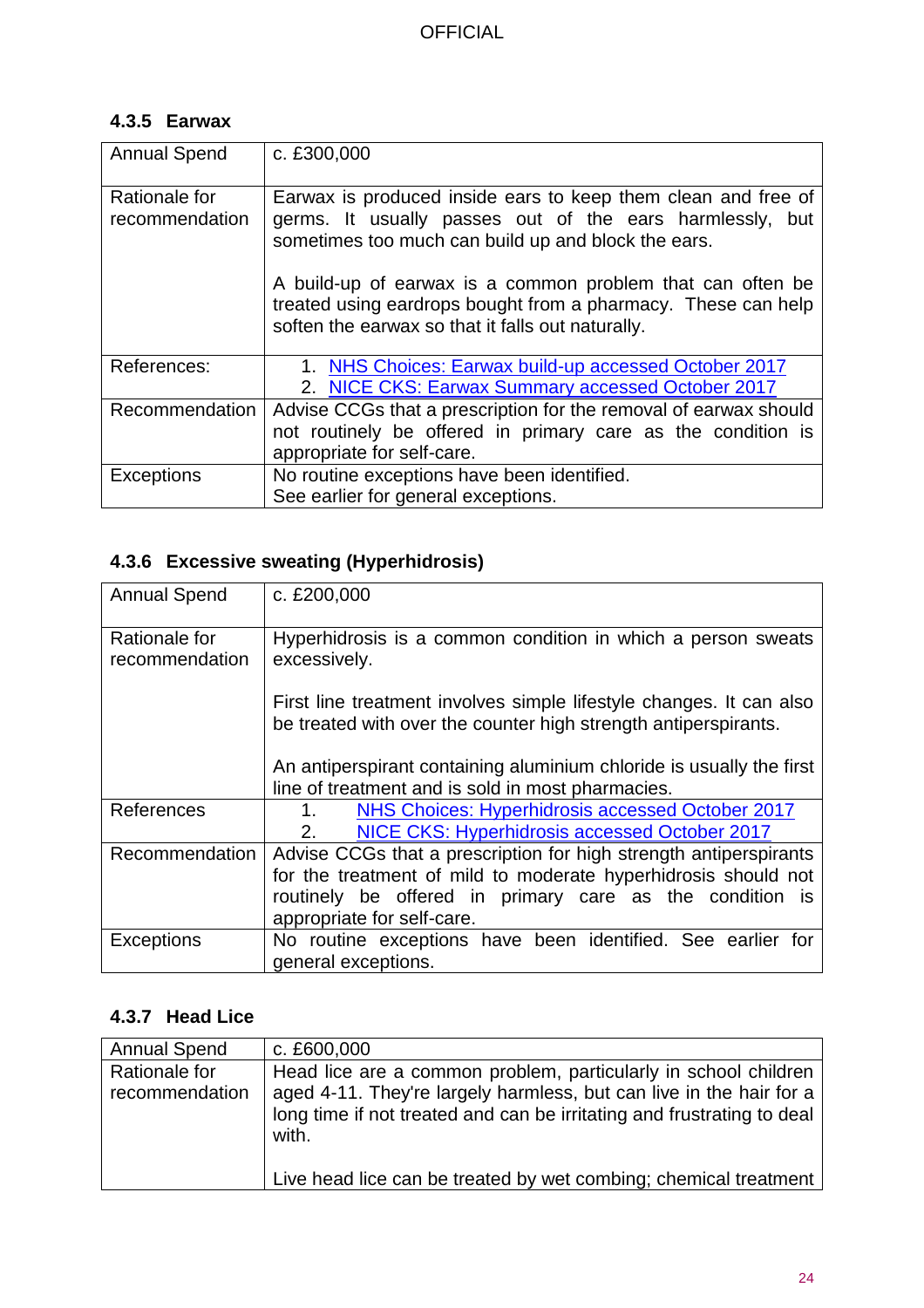|                   | is only recommended in exceptional circumstances and in these<br>cases over the counter medicines can be purchased from a<br>pharmacy. If appropriate everyone in the household needs to be<br>treated at the same time - even if they don't have symptoms.<br>Further information on how to treat head lice without medication<br>can be found on NHS Choices. |
|-------------------|-----------------------------------------------------------------------------------------------------------------------------------------------------------------------------------------------------------------------------------------------------------------------------------------------------------------------------------------------------------------|
| References:       | 1. NHS Choices: Head Lice and nits accessed October 2017<br>2. NICE CKS: Head Lice accessed October 2017                                                                                                                                                                                                                                                        |
| Recommendation    | Advise CCGs that a prescription for treatment of head lice will not                                                                                                                                                                                                                                                                                             |
|                   | routinely be offered in primary care as the condition is                                                                                                                                                                                                                                                                                                        |
|                   | appropriate for self-care.                                                                                                                                                                                                                                                                                                                                      |
| <b>Exceptions</b> | No routine exceptions have been identified.                                                                                                                                                                                                                                                                                                                     |
|                   | See earlier for general exceptions.                                                                                                                                                                                                                                                                                                                             |

# <span id="page-24-0"></span>**4.3.8 Indigestion and Heartburn**

| <b>Annual Spend</b>             | £7,500,000                                                                                                                                                                                                                                                                                                                                                                                      |
|---------------------------------|-------------------------------------------------------------------------------------------------------------------------------------------------------------------------------------------------------------------------------------------------------------------------------------------------------------------------------------------------------------------------------------------------|
| Rationale for<br>recommendation | Most people have indigestion at some point. Usually, it's not a<br>sign of anything more serious and can be treated at home without<br>the need for medical advice, as it's often mild and infrequent and<br>specialist treatment isn't required.<br>Most people are able to manage their indigestion by making<br>simple diet and lifestyle changes, or taking medication such as<br>antacids. |
|                                 | Most people can ease symptoms by simple changes to diet and<br>lifestyle and avoiding foods that make indigestion worse. (e.g.<br>rich spicy or fatty foods, caffeinated drinks).                                                                                                                                                                                                               |
| References                      | 1. NHS Choices: Indigestion accessed October 2017<br>2. NICE CKS: Dyspepsia - proven functional accessed<br>October 2017                                                                                                                                                                                                                                                                        |
| Recommendation                  | Advise CCGs that a prescription for treatment of Indigestion and<br>heartburn will not routinely be offered in primary care as the<br>condition is appropriate for self-care.                                                                                                                                                                                                                   |
| <b>Exceptions</b>               | No routine exceptions have been identified.<br>See earlier for general exceptions.                                                                                                                                                                                                                                                                                                              |

# <span id="page-24-1"></span>**4.3.9 Infrequent Constipation**

| <b>Annual Spend</b>             | c. £22,800,000                                                                                                                          |
|---------------------------------|-----------------------------------------------------------------------------------------------------------------------------------------|
| Rationale for<br>recommendation | Constipation can affect people of all ages and can be just for a<br>short period of time.                                               |
|                                 | It can be effectively managed with a change in diet or lifestyle.<br>Pharmacists can help if diet and lifestyle changes aren't helping. |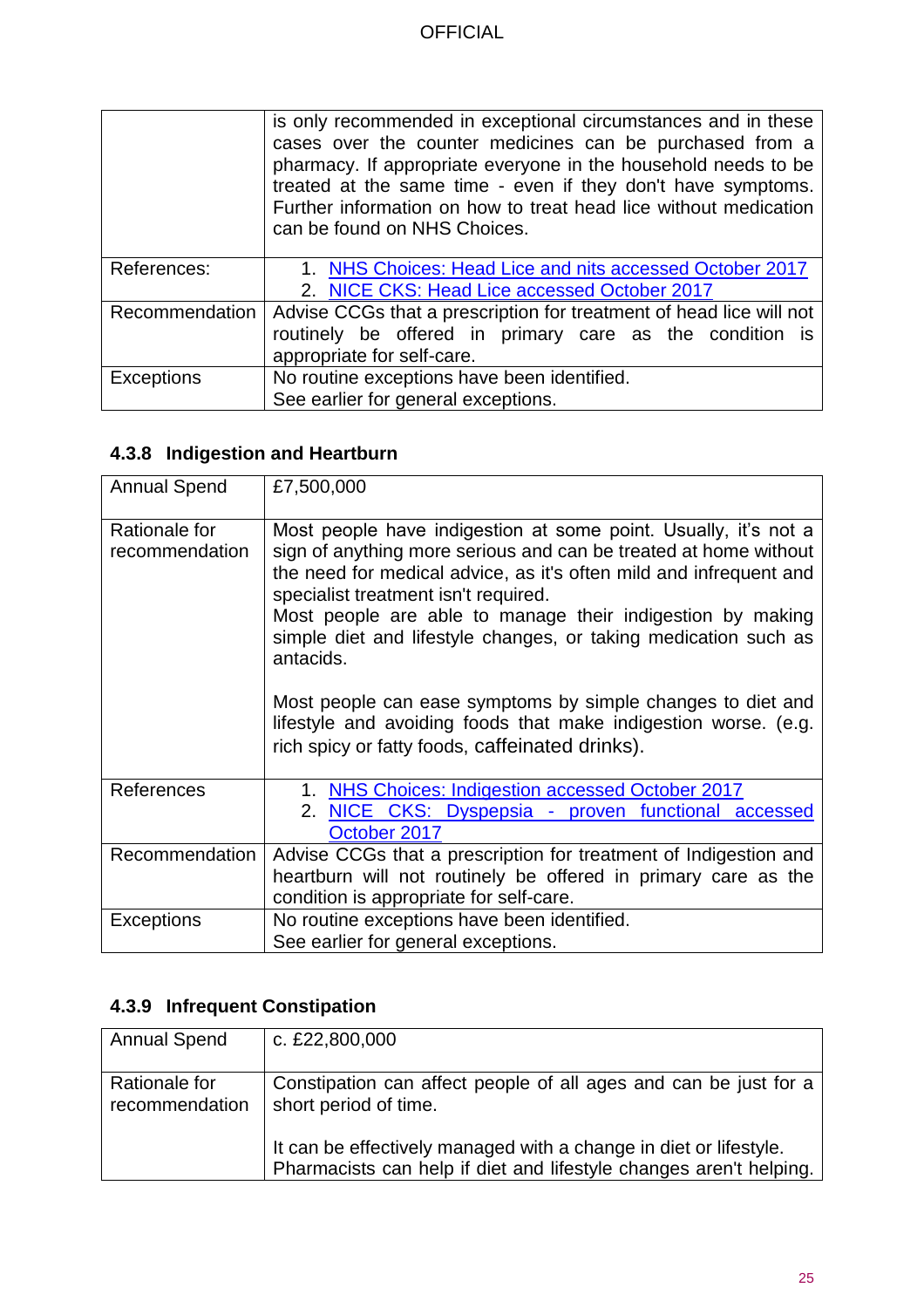|                   | They can suggest an over the counter laxative. Most laxatives<br>work within 3 days. They should only be used for a short time<br>only.                                                                                                           |
|-------------------|---------------------------------------------------------------------------------------------------------------------------------------------------------------------------------------------------------------------------------------------------|
|                   | Laxatives are not recommended for children unless they are<br>prescribed by a GP. This guidance applies to short term,<br>infrequent constipation caused by changes in lifestyle or diet<br>such as lack of water or movement or changes in diet. |
| References        | 1. NHS Choices: Constipation accessed October 2017.<br>2. NICE CKS: Constipation accessed October 2017                                                                                                                                            |
| Recommendation    | Advise CCGs that a prescription for treatment of simple<br>constipation will not routinely be offered in primary care as the<br>condition is appropriate for self-care.                                                                           |
| <b>Exceptions</b> | No routine exceptions have been identified.<br>See earlier for general exceptions.                                                                                                                                                                |

# <span id="page-25-0"></span>**4.3.10 Infrequent Migraine**

| <b>Annual Spend</b>             | c. £700,000                                                                                                                                                                                                                                                                                                                                        |
|---------------------------------|----------------------------------------------------------------------------------------------------------------------------------------------------------------------------------------------------------------------------------------------------------------------------------------------------------------------------------------------------|
| Rationale for<br>recommendation | Migraine is a common health condition, affecting around one in<br>every five women and around one in every 15 men. Mild<br>infrequent migraines can be adequately treated with over the<br>counter pain killers and a number of combination medicines for<br>migraine are available that contain both painkillers and anti-<br>sickness medicines. |
|                                 | Those with severe or recurrent migraines should continue to seek<br>advice from their GP.                                                                                                                                                                                                                                                          |
| References:                     | 1. NHS Choices: Migraine accessed October 2017                                                                                                                                                                                                                                                                                                     |
|                                 | NICE CKS: Migraine accessed October 2017<br>$2^{+}$                                                                                                                                                                                                                                                                                                |
| Recommendation                  | Advise CCGs that a prescription for the treatment of mild                                                                                                                                                                                                                                                                                          |
|                                 | migraine should not routinely be offered in primary care as the                                                                                                                                                                                                                                                                                    |
|                                 | condition is appropriate for self-care.                                                                                                                                                                                                                                                                                                            |
| <b>Exceptions</b>               | No routine exceptions have been identified.                                                                                                                                                                                                                                                                                                        |
|                                 | See earlier for general exceptions.                                                                                                                                                                                                                                                                                                                |

# <span id="page-25-1"></span>**4.3.11 Insect bites and stings**

| <b>Annual Spend</b>             | c. £5,300,000                                                                                                      |
|---------------------------------|--------------------------------------------------------------------------------------------------------------------|
| Rationale for<br>recommendation | Most insect bites and stings are not serious and will get better<br>within a few hours or days.                    |
|                                 | Over-the-counter treatments can help ease symptoms, such as<br>painkillers, creams for itching and antihistamines. |
| References:                     | 1. NHS Choices: Insect bites and stings accessed<br>October 2017                                                   |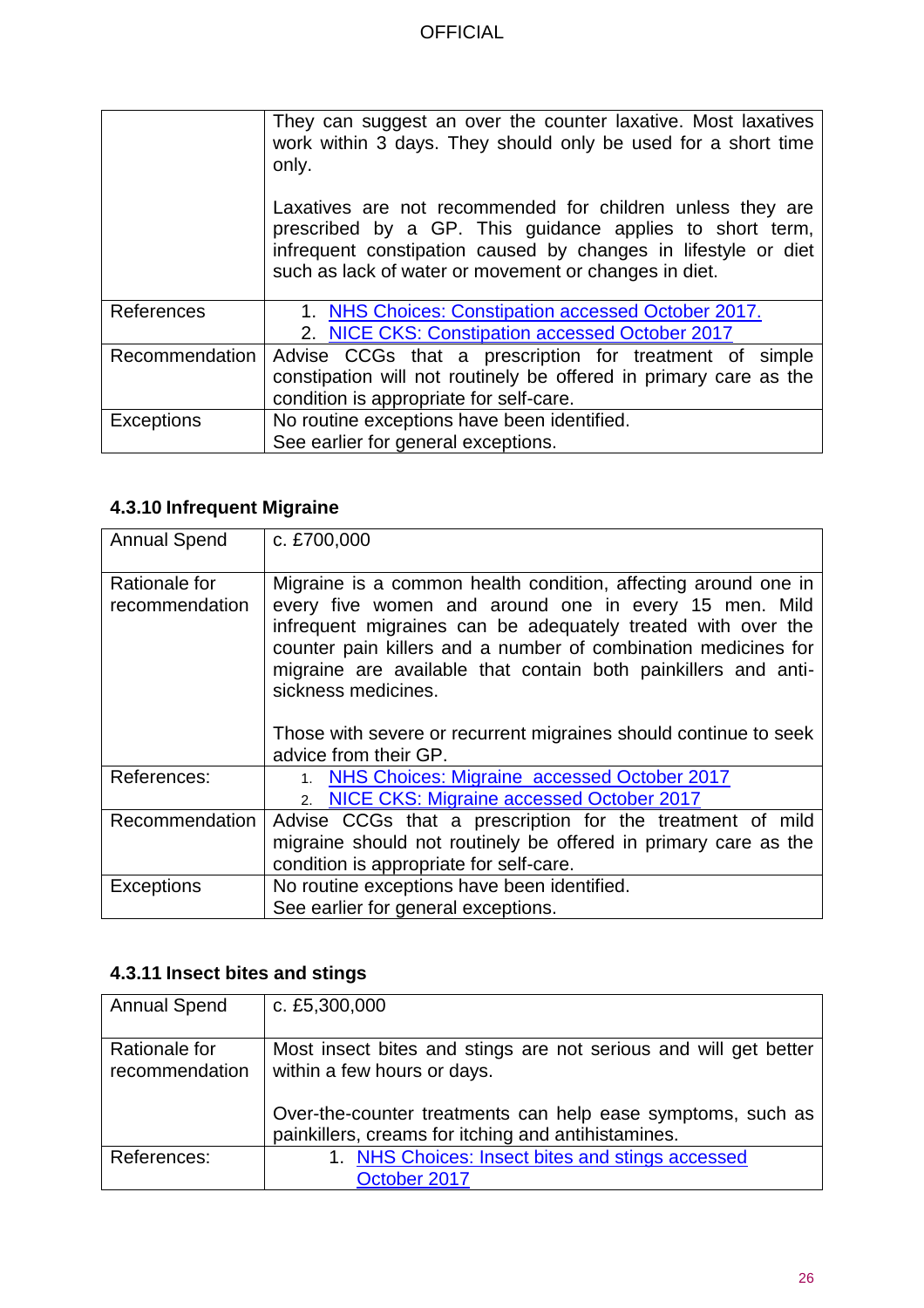|                   | 2. NICE CKS: Insect bites and stings accessed October                               |
|-------------------|-------------------------------------------------------------------------------------|
|                   | 2017                                                                                |
|                   | Recommendation   Advise CCGs that a prescription for treatment for insect bites and |
|                   | stings will not routinely be offered in primary care as the condition               |
|                   | is appropriate for self-care.                                                       |
| <b>Exceptions</b> | No routine exceptions have been identified. See earlier for                         |
|                   | general exceptions.                                                                 |

### <span id="page-26-0"></span>**4.3.12 Mild Acne**

| <b>Annual Spend</b>             | c. £800,000                                                                                                                                      |
|---------------------------------|--------------------------------------------------------------------------------------------------------------------------------------------------|
| Rationale for<br>recommendation | Acne is a common skin condition that affects most people at<br>some point. Although acne can't be cured, it can be controlled<br>with treatment. |
|                                 | Several creams, lotions and gels for treating acne are available at<br>pharmacies. Treatments can take up to three months to work.               |
|                                 | Patients should be encouraged to manage mild acne with long<br>term use of over the counter products.                                            |
| References:                     | NHS Choices: Acne accessed October 2017<br>$1_{\cdot}$                                                                                           |
|                                 | NICE CKS: Acne Vulgaris accessed October 2017<br>2.                                                                                              |
| Recommendation                  | Advise CCGs that a prescription for treatment of mild acne will                                                                                  |
|                                 | not routinely be offered in primary care as the condition is                                                                                     |
|                                 | appropriate for self-care.                                                                                                                       |
| Exceptions                      | No routine exceptions have been identified.                                                                                                      |
|                                 | See earlier for general exceptions.                                                                                                              |

# <span id="page-26-1"></span>**4.3.13 Mild Dry Skin**

| <b>Annual Spend</b> | c. £33,000                                                        |
|---------------------|-------------------------------------------------------------------|
| Rationale for       | Emollients are often used to help manage dry, itchy or scaly skin |
| recommendation      | conditions. Patients with mild dry skin can be successfully       |
|                     | managed using over the counter products on a long term basis.     |
| References:         | NHS Choices: Emollients accessed October 2017<br>1 <sub>1</sub>   |
|                     | NICE CKS: Eczema - atopic accessed October 2017.<br>2.            |
|                     | 3.<br><b>PrescQIPP: sunscreens</b>                                |
| Recommendation      | Advise CCGs that a prescription for treatment of dry skin should  |
|                     | not routinely be offered in primary care as the condition is      |
|                     | appropriate for self-care.                                        |
| <b>Exceptions</b>   | See earlier for general exceptions.                               |

# <span id="page-26-2"></span>**4.3.14 Sunburn due to excessive sun exposure**

| <b>Annual Spend</b> | c. £33,000                                                   |
|---------------------|--------------------------------------------------------------|
| Rationale for       | Most people manage sun burn symptoms themselves or prevent   |
| recommendation      | symptoms developing, using sun protection, by using products |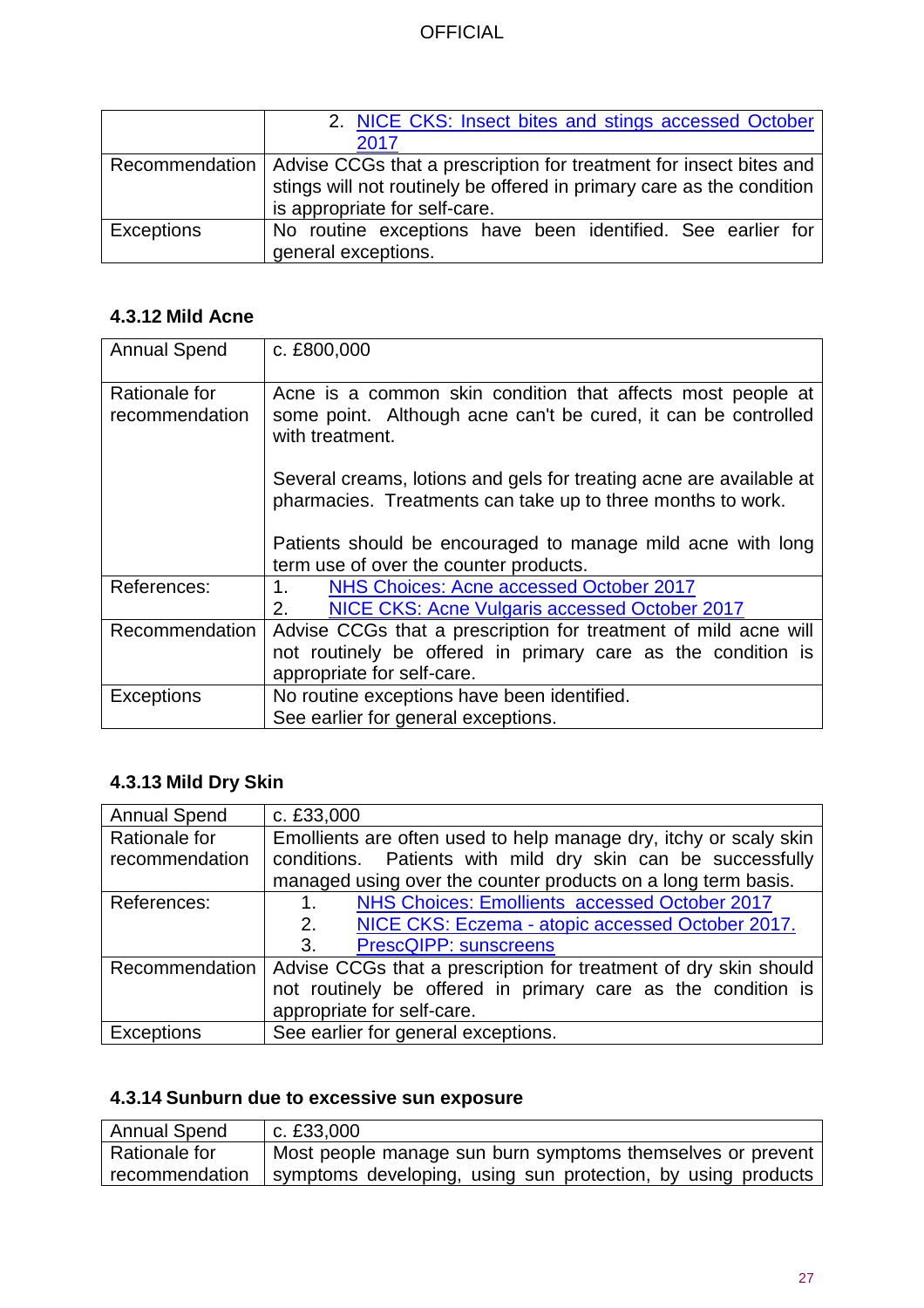|                   | that can easily be bought in a pharmacy or supermarket.                                                                                                                        |
|-------------------|--------------------------------------------------------------------------------------------------------------------------------------------------------------------------------|
| References:       | NHS Choices: Sunburn accessed October 2017<br>$1_{-}$                                                                                                                          |
|                   | Recommendation   Advise CCGs that a prescription for treatment of sunburn should<br>not routinely be offered in primary care as the condition is<br>appropriate for self-care. |
| <b>Exceptions</b> | See earlier for general exceptions.                                                                                                                                            |

# <span id="page-27-0"></span>**4.3.15 Sun Protection**

| <b>Annual Spend</b> | c. £33,000                                                    |
|---------------------|---------------------------------------------------------------|
| Rationale for       | Most people manage sun burn symptoms themselves or prevent    |
| recommendation      | symptoms developing, using sun protection, by using products  |
|                     | that can easily be bought in a pharmacy or supermarket.       |
| References:         | PrescQIPP: sunscreens<br>$1_{-}$                              |
|                     |                                                               |
| Recommendation      | Advise CCGs that a prescription for sun protection should not |
|                     | routinely be offered in primary care as the condition is      |
|                     | appropriate for self-care.                                    |
| <b>Exceptions</b>   | ACBS approved indication of photodermatoses (i.e. where skin  |
|                     | protection should be prescribed)                              |
|                     |                                                               |
|                     | See earlier for general exceptions.                           |

# <span id="page-27-1"></span>**4.3.16 Mild to Moderate Hay fever/Seasonal Rhinitis**

| <b>Annual Spend</b>             | c. £1,100,000                                                                                                                                                                                                                                                  |
|---------------------------------|----------------------------------------------------------------------------------------------------------------------------------------------------------------------------------------------------------------------------------------------------------------|
| Rationale for<br>recommendation | Hay fever is a common allergic condition that affects up to one in<br>five people. There's currently no cure for hay fever, but most<br>people with mild to moderate symptoms are able to relieve<br>symptoms with OTC treatments recommended by a pharmacist. |
| References:                     | NHS Choices: Hay fever accessed October 2017<br>2. NICE CKS: Allergic rhinitis - Summary accessed October<br>2017<br>3. PrescQIPP: Hay fever                                                                                                                   |
| Recommendation                  | Advise CCGs that a prescription for treatment of mild to moderate<br>hay fever will not routinely be offered in primary care as the<br>condition is appropriate for self-care.                                                                                 |
| <b>Exceptions</b>               | No routine exceptions have been identified.<br>See earlier for general exceptions.                                                                                                                                                                             |

# <span id="page-27-2"></span>**4.3.17 Minor burns and scalds**

| Annual Spend | c. £200,000 |
|--------------|-------------|
|              |             |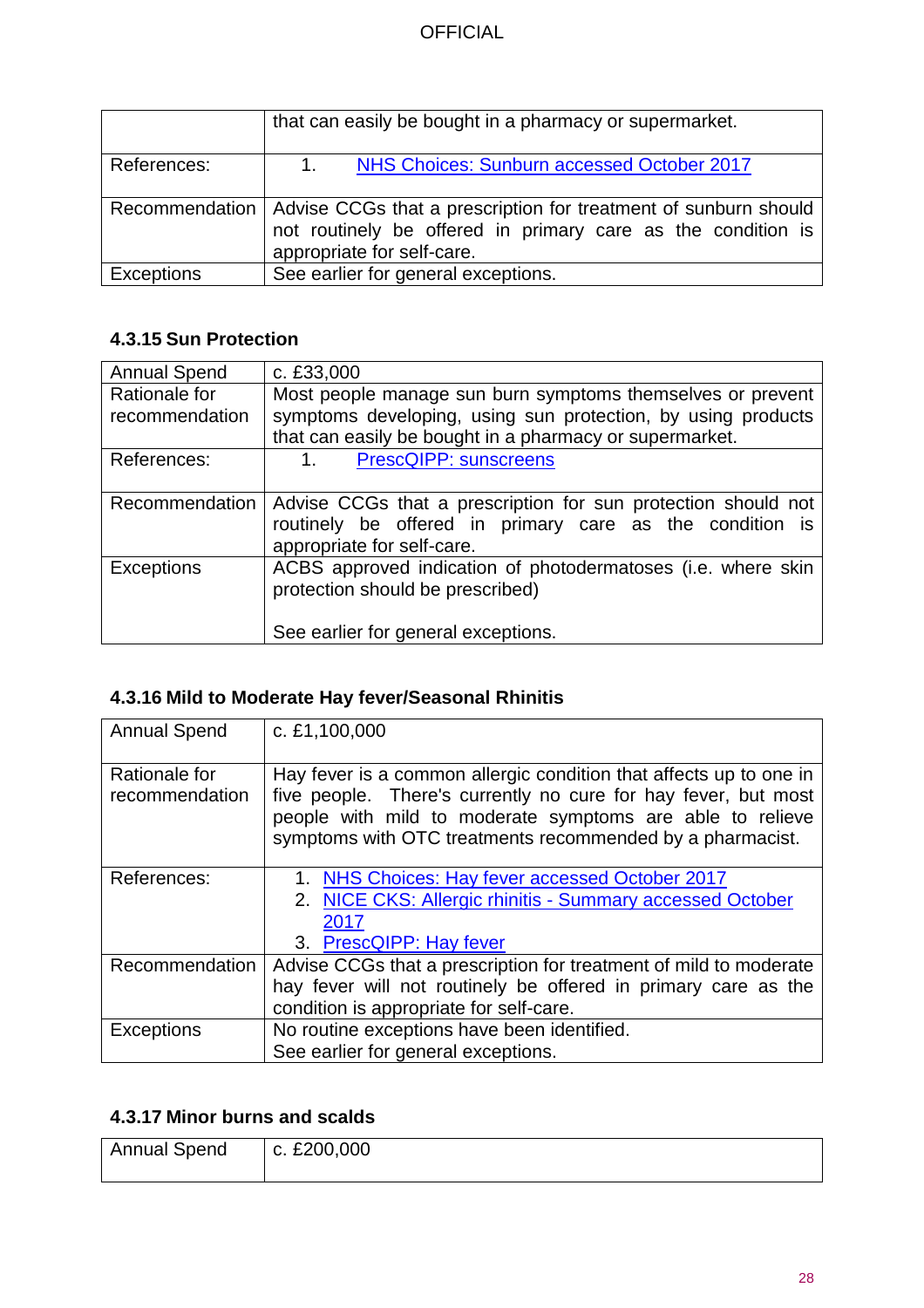| Rationale for<br>recommendation | Burns and scalds are damage to the skin caused by heat. Both<br>are treated in the same way.                                                                                                                                                                                                                                                                                                                                            |
|---------------------------------|-----------------------------------------------------------------------------------------------------------------------------------------------------------------------------------------------------------------------------------------------------------------------------------------------------------------------------------------------------------------------------------------------------------------------------------------|
|                                 | Depending on how serious a burn is, it is possible to treat burns<br>at home.                                                                                                                                                                                                                                                                                                                                                           |
|                                 | Antiseptic creams and treatments for burns should be included in<br>any products kept in a medicine cabinet at home.                                                                                                                                                                                                                                                                                                                    |
| References:                     | 1. NHS Choices: Burns and Scalds accessed October 2017.<br>2. NICE CKS: Burns and scalds accessed October 2017                                                                                                                                                                                                                                                                                                                          |
| Recommendation                  | Advise CCGs that a prescription for minor burns and scalds<br>should not routinely be offered in primary care as the condition is<br>appropriate for self-care.                                                                                                                                                                                                                                                                         |
| <b>Exceptions</b>               | See earlier for general exceptions.<br>No routine exceptions have been identified.<br>However more serious burns always require professional medical<br>attention. Burns requiring hospital A&E treatment include but are<br>not limited to:<br>all chemical and electrical burns;<br>large or deep burns;<br>burns that cause white or charred skin;<br>burns on the face, hands, arms, feet, legs or genitals that<br>cause blisters. |

#### <span id="page-28-0"></span>**4.3.18 Minor conditions associated with pain, discomfort and/fever. (e.g. aches and sprains, headache, period pain, back pain)**

| <b>Annual Spend</b>             | c. £38,200,000                                                                                                                                                                                                                                                                                                                                        |
|---------------------------------|-------------------------------------------------------------------------------------------------------------------------------------------------------------------------------------------------------------------------------------------------------------------------------------------------------------------------------------------------------|
| Rationale for<br>recommendation | In most cases, headaches, period pain, mild fever and back pain<br>can be treated at home with over-the-counter painkillers and<br>lifestyle changes, such as getting more rest and drinking enough<br>fluids.                                                                                                                                        |
|                                 | Patients should be encouraged to keep a small supply of OTC<br>analgesics in their medicines cabinets at home so they are able<br>to manage minor conditions at home without the need for a GP<br>appointment.                                                                                                                                        |
|                                 | Examples of conditions where patients should be encouraged to<br>self - care include: Headache, colds, fever, earache, teething,<br>period pain, cuts, self-limiting musculoskeletal pain, sprains and<br>strains, bruising, toothache, sinusitis/nasal congestion, recovery<br>after a simple medical procedure, aches and pains and sore<br>throat. |
| References:                     | <b>NHS Choices: Living with Pain accessed October</b><br>1.<br>2017.                                                                                                                                                                                                                                                                                  |
|                                 | 2.<br><b>NHS Choices: Your medicine cabinet</b>                                                                                                                                                                                                                                                                                                       |
|                                 | 3.<br>NICE CKS: Mild to Moderate Pain accessed October                                                                                                                                                                                                                                                                                                |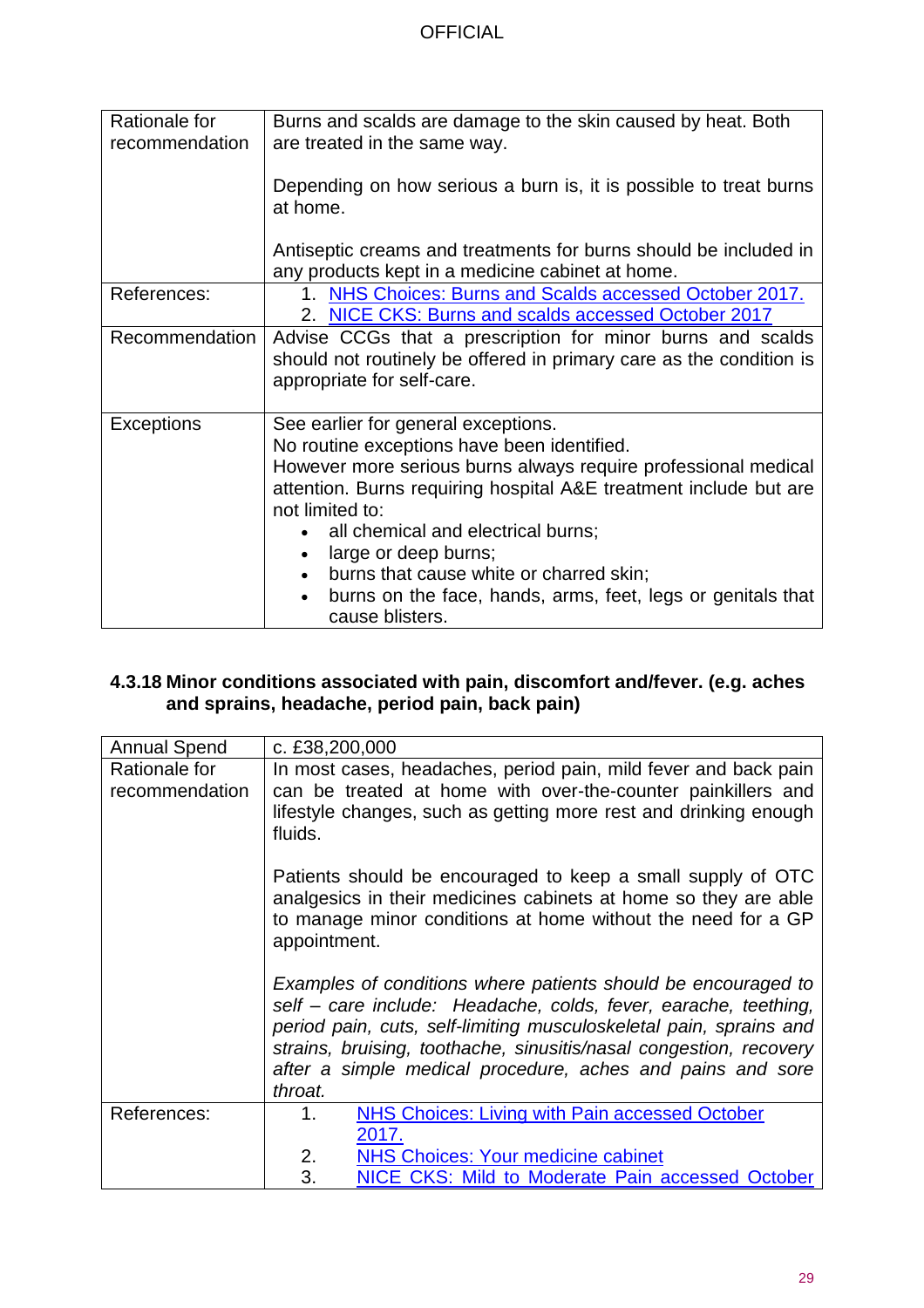|                   | 2017<br>PrescQIPP: analgesia resources<br>4.                                                                                                                                                                                        |
|-------------------|-------------------------------------------------------------------------------------------------------------------------------------------------------------------------------------------------------------------------------------|
|                   | Recommendation   Advise CCGs that a prescription for treatment of conditions<br>associated with pain, discomfort and mild fever will not routinely<br>be offered in primary care as the condition is appropriate for self-<br>care. |
| <b>Exceptions</b> | No routine exceptions have been identified.<br>See earlier for general exceptions.                                                                                                                                                  |

# <span id="page-29-0"></span>**4.3.19 Mouth ulcers**

| <b>Annual Spend</b>             | c. £5,500,000                                                                                                                                                                                                                                                                                                                   |
|---------------------------------|---------------------------------------------------------------------------------------------------------------------------------------------------------------------------------------------------------------------------------------------------------------------------------------------------------------------------------|
| Rationale for<br>recommendation | Mouth ulcers are usually harmless and do not need to be treated<br>because most clear up by themselves within a week or two.<br>Mouth ulcers are common and can usually be managed at home,<br>your dentist or GP.<br>without<br>seeing<br>However,<br>OTC treatment can help to reduce swelling and ease<br>any<br>discomfort. |
| References:                     | 1. NHS Choices: Mouth ulcers accessed October 2017.                                                                                                                                                                                                                                                                             |
|                                 | 2. NICE CKS: Aphthous ulcer accessed October 2017                                                                                                                                                                                                                                                                               |
| Recommendation                  | Advise CCGs that a prescription for treatment of mouth ulcers will                                                                                                                                                                                                                                                              |
|                                 | not routinely be offered in primary care as the condition is                                                                                                                                                                                                                                                                    |
|                                 | appropriate for self-care.                                                                                                                                                                                                                                                                                                      |
| <b>Exceptions</b>               | No routine exceptions have been identified.                                                                                                                                                                                                                                                                                     |
|                                 | See earlier for general exceptions.                                                                                                                                                                                                                                                                                             |

# <span id="page-29-1"></span>**4.3.20 Nappy Rash**

| <b>Annual Spend</b>             | c. £500,000                                                                                                                                                                                     |
|---------------------------------|-------------------------------------------------------------------------------------------------------------------------------------------------------------------------------------------------|
| Rationale for<br>recommendation | Up to a third of babies and toddlers in nappies have nappy rash<br>at any one time. Nappy rash can usually be treated at home<br>using barrier creams purchased at the supermarket or pharmacy. |
|                                 | Nappy rash usually clears up after about three to seven days if<br>recommended hygiene tips are followed.                                                                                       |
| References:                     | 1. NHS Choices: Pregnancy and baby<br>- Nappy<br>Rash<br>accessed October 2017<br>2. NICE CKS: Nappy rash accessed October 2017                                                                 |
| Recommendation                  | Advise CCGs that a prescription for treatment for nappy rash will                                                                                                                               |
|                                 | not routinely be offered in primary care as the condition is                                                                                                                                    |
|                                 | appropriate for self-care.                                                                                                                                                                      |
| Exceptions                      | No routine exceptions have been identified.                                                                                                                                                     |
|                                 | See earlier for general exceptions.                                                                                                                                                             |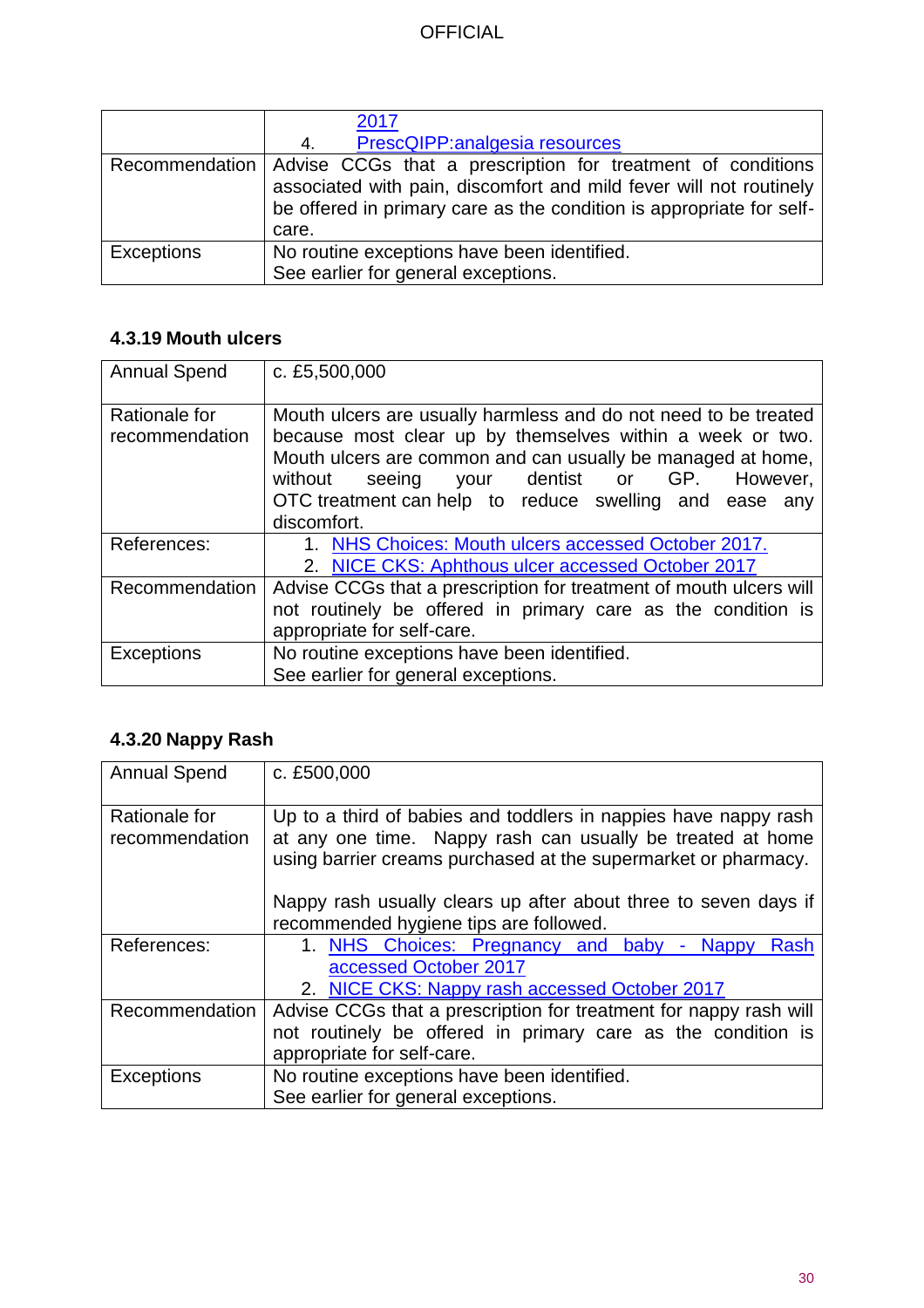# <span id="page-30-0"></span>**4.3.21 Oral Thrush**

| <b>Annual Spend</b>             | c. £4,500,000                                                                                                                                                               |
|---------------------------------|-----------------------------------------------------------------------------------------------------------------------------------------------------------------------------|
| Rationale for<br>recommendation | Oral Thrush is a minor condition that can be treated without the<br>need for a GP consultation or prescription in the first instance.                                       |
|                                 | It is common in babies and older people with dentures or those<br>using steroid inhalers.                                                                                   |
|                                 | It can easily be treated with over the counter gel.                                                                                                                         |
| References:                     | 1. NHS Choices: Oral Thrush (adults) accessed October 2017<br>2. NHS Choices: Oral Thrush (babies) accessed October 2017<br>3. NICE CKS: Candida Oral accessed October 2017 |
| Recommendation                  | Advise CCGs that a prescription for treatment for oral thrush will<br>not routinely be offered in primary care as the condition is<br>appropriate for self-care.            |
| <b>Exceptions</b>               | No routine exceptions have been identified.<br>See earlier for general exceptions.                                                                                          |

# <span id="page-30-1"></span>**4.3.22 Prevention of dental caries**

| <b>Annual Spend</b>             | $c <$ £100, 000                                                                                                                                                                                                              |
|---------------------------------|------------------------------------------------------------------------------------------------------------------------------------------------------------------------------------------------------------------------------|
| Rationale for<br>recommendation | The dentist may advise on using higher-strength fluoride<br>toothpaste if you are particularly at risk of tooth decay. Some<br>higher fluoride toothpastes (~1500 ppm) and mouthwashes can<br>be purchased over the counter. |
| References:                     | 1. NHS Choices: Tooth Decay accessed October 2017.<br>2. PrescQIPP: Dental products                                                                                                                                          |
| Recommendation                  | Advise CCGs that a prescription for high fluoride OTC toothpaste<br>should not routinely be offered in primary care as the condition is<br>appropriate for self-care.                                                        |
| <b>Exceptions</b>               | No routine exceptions have been identified.<br>See earlier for general exceptions.                                                                                                                                           |

# <span id="page-30-2"></span>**4.3.23 Ringworm/Athletes foot**

| <b>Annual Spend</b>             | c. £3,000,000                                                                                                                                                                                                                                          |
|---------------------------------|--------------------------------------------------------------------------------------------------------------------------------------------------------------------------------------------------------------------------------------------------------|
| Rationale for<br>recommendation | Ringworm is a common fungal infection that can cause a red<br>or silvery ring-like rash on the skin. Despite its name, ringworm<br>doesn't have anything to do with worms.                                                                             |
|                                 | Athlete's foot is a rash caused by a fungus that usually<br>appears between the toes. These fungal infections, medically<br>known as "tinea", are not serious and are usually easily treated<br>with over the counter treatments. However,<br>they are |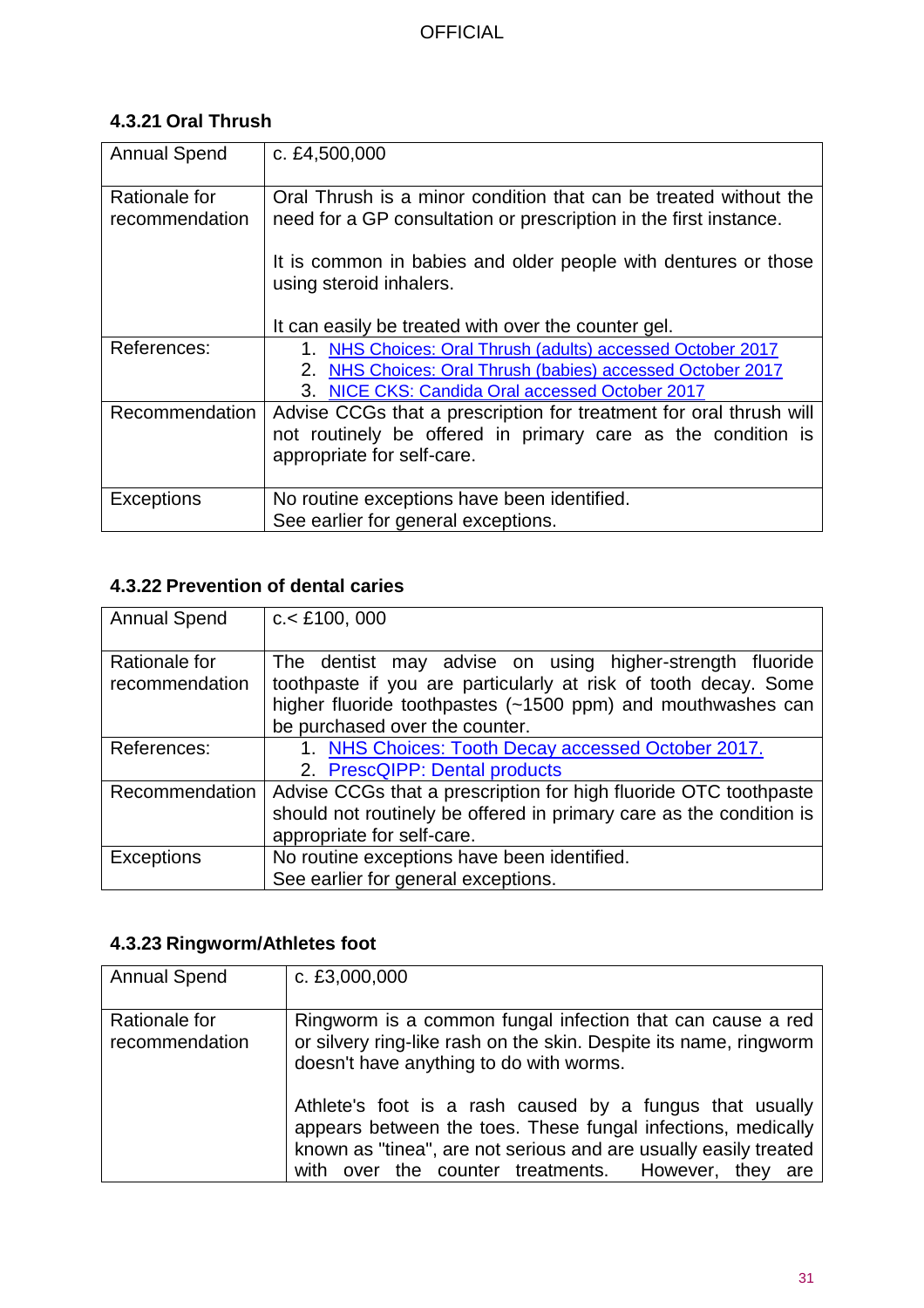|                   | contagious and easily spread so it is important to practice        |
|-------------------|--------------------------------------------------------------------|
|                   | good foot hygiene.                                                 |
| References:       | 1. NHS Choices: Athletes Foot accessed October 2017.               |
|                   | 2. NHS Choices: Ring Worm accessed October 2017                    |
|                   | 3. NICE CKS: Fungal Skin Infection - Foot accessed                 |
|                   | October 2017                                                       |
| Recommendation    | Advise CCGs that a prescription for treatment of ringworm or       |
|                   | athletes foot will not routinely be offered in primary care as the |
|                   | condition is appropriate for self-care.                            |
| <b>Exceptions</b> | Lymphoedema or history of lower limb cellulitis.                   |
|                   | See earlier for general exceptions.                                |

# <span id="page-31-0"></span>**4.3.24 Teething/Mild toothache**

| <b>Annual Spend</b>             | c. £5,500,000                                                                                                                                                                                                                                                                                      |
|---------------------------------|----------------------------------------------------------------------------------------------------------------------------------------------------------------------------------------------------------------------------------------------------------------------------------------------------|
| Rationale for<br>recommendation | Teething can be distressing for some babies, but there are ways<br>to make it easier for them.                                                                                                                                                                                                     |
|                                 |                                                                                                                                                                                                                                                                                                    |
|                                 | Teething gels often contain a mild local anaesthetic, which helps<br>to numb any pain or discomfort caused by teething and these can<br>be purchased from a pharmacy.                                                                                                                              |
|                                 | If baby is in pain or has a mild raised temperature (less than 38C)<br>then paracetamol or ibuprofen suspension can be given.                                                                                                                                                                      |
|                                 | Toothache can come and go or be constant. Eating or drinking<br>can make the pain worse, particularly if the food or drink is hot or<br>cold. Mild toothache in adults can also be treated with over the<br>counter painkillers whilst awaiting a dental appointment for further<br>investigation. |
| References:                     | NHS Choices: Toothache accessed October 2017.<br>1.<br>NICE CKS: Teething accessed October 2017<br>2.                                                                                                                                                                                              |
| Recommendation                  | Advise CCGs that a prescription for teething in babies or<br>toothache in children and adults will not routinely be offered in<br>primary care as the condition is appropriate for self-care.                                                                                                      |
| <b>Exceptions</b>               | No routine exceptions have been identified.<br>See earlier for general exceptions.                                                                                                                                                                                                                 |

# <span id="page-31-1"></span>**4.3.25 Threadworms**

| <b>Annual Spend</b>             | c. £200,000                                                                                                                                                                         |
|---------------------------------|-------------------------------------------------------------------------------------------------------------------------------------------------------------------------------------|
| Rationale for<br>recommendation | Threadworms (pinworms) are tiny worms in your stools. They are<br>common in children and can be spread easily. They can be<br>effectively treated without the need to visit the GP. |
|                                 | Treatment for threadworms can easily be bought from<br>pharmacies. This is usually a chewable tablet or liquid you                                                                  |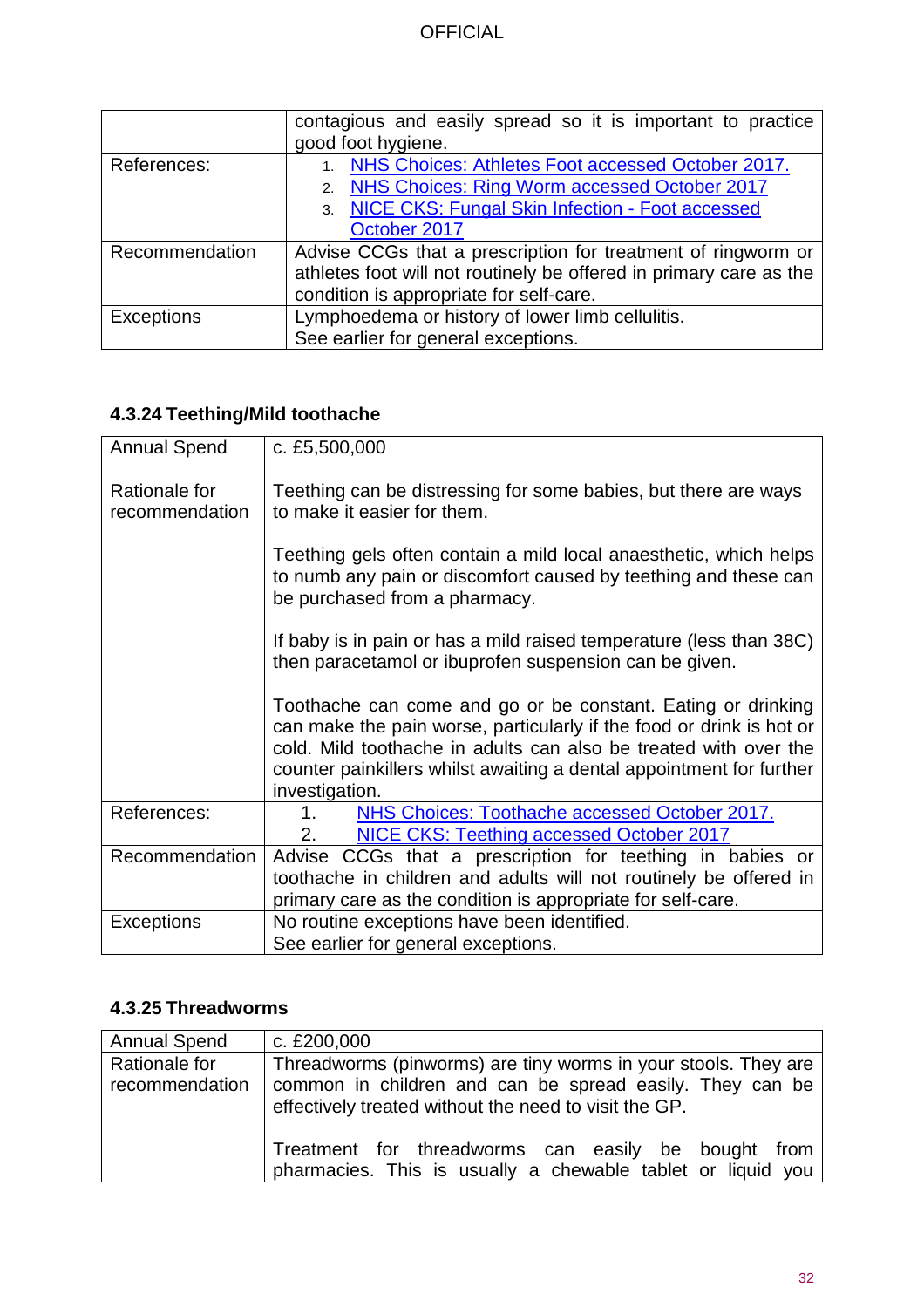|                   | swallow. Strict hygiene measures can also help clear up a           |
|-------------------|---------------------------------------------------------------------|
|                   | threadworm infection and reduce the likelihood of reinfection       |
|                   |                                                                     |
|                   | Everyone in the household will require treatment, even if they      |
|                   | don't have symptoms.                                                |
| References:       | 1. NHS Choices: Threadworms accessed October 2017                   |
|                   | 2. NICE CKS: Threadworm accessed October 2017                       |
| Recommendation    | Advise CCGs that a prescription for treatment of threadworm         |
|                   | should not routinely be offered in primary care as the condition is |
|                   | appropriate for self-care.                                          |
| <b>Exceptions</b> | No routine exceptions have been identified.                         |
|                   | See earlier for general exceptions.                                 |

# <span id="page-32-0"></span>**4.3.26 Travel Sickness**

| <b>Annual Spend</b>             | c. £4,500,000                                                                                                                                                                                                           |
|---------------------------------|-------------------------------------------------------------------------------------------------------------------------------------------------------------------------------------------------------------------------|
| Rationale for<br>recommendation | Mild motion sickness can be treated by various self-care<br>measures (e.g. stare at a fixed object, fresh air, listen to music<br>etc.); more severe motion sickness can be treated with over the<br>counter medicines. |
| References                      | 1. NHS Choices: Travel Sickness accessed October 2017.<br>2. Patient info: Travel Sickness accessed October 2017                                                                                                        |
| Recommendation                  | Advise CCGs that a prescription for treatment for motion sickness<br>will not routinely be offered in primary care as the condition is<br>appropriate for self-care.                                                    |
| <b>Exceptions</b>               | No routine exceptions have been identified.                                                                                                                                                                             |
|                                 | See earlier for general exceptions.                                                                                                                                                                                     |

### <span id="page-32-1"></span>**4.3.27 Warts and Verrucae**

| <b>Annual Spend</b>             | c. £900,000                                                                                                                          |  |
|---------------------------------|--------------------------------------------------------------------------------------------------------------------------------------|--|
| Rationale for<br>recommendation | Most people will have warts at some point in their life. They are<br>generally harmless and tend to go away on their own eventually. |  |
|                                 | Several treatments can be purchased from a pharmacy to get rid                                                                       |  |
|                                 | of warts and verrucae more quickly if patients require treatment.                                                                    |  |
| References:                     | 1. NHS Choices: Warts and Verruca's accessed October                                                                                 |  |
|                                 | 2017.                                                                                                                                |  |
|                                 | 2. NICE CKS: Warts and Verrucae References<br>accessed                                                                               |  |
|                                 | October 2017                                                                                                                         |  |
| Recommendation                  | Advise CCGs that a prescription for treatment of warts and                                                                           |  |
|                                 | verrucae will not routinely be offered in primary care as the                                                                        |  |
|                                 | condition is appropriate for self-care.                                                                                              |  |
| <b>Exceptions</b>               | No routine exceptions have been identified.                                                                                          |  |
|                                 | See earlier for general exceptions.                                                                                                  |  |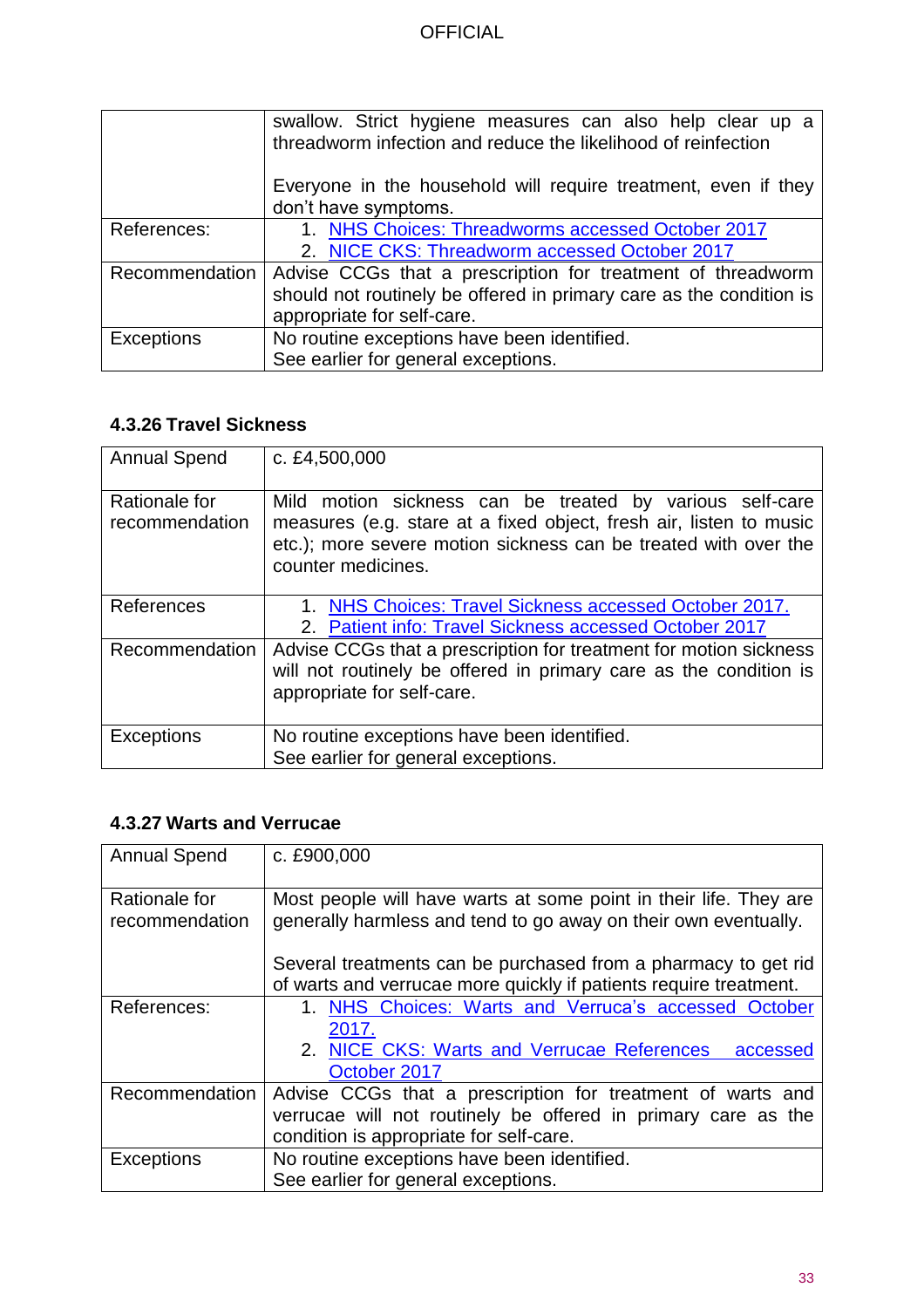# <span id="page-33-0"></span>**Appendix 1 - Conditions for which prescribing should be restricted**

- **1.** Probiotics
- **2.** Vitamins and minerals
- **3.** Acute Sore Throat
- **4.** Infrequent Cold Sores of the lip.
- **5.** Conjunctivitis
- **6.** Coughs and colds and nasal congestion
- **7.** Cradle Cap (Seborrhoeic dermatitis infants)
- **8.** Haemorrhoids
- **9.** Infant Colic
- **10.**Mild Cystitis
- **11.**Mild Irritant Dermatitis
- **12.**Dandruff
- **13.**Diarrhoea (Adults)
- **14.**Dry Eyes/Sore (tired) Eyes
- **15.**Earwax
- **16.**Excessive sweating (Hyperhidrosis)
- **17.**Head Lice
- **18.**Indigestion and Heartburn
- **19.**Infrequent Constipation
- **20.**Infrequent Migraine
- **21.**Insect bites and stings
- **22.**Mild Acne
- **23.**Mild Dry Skin
- **24.**Sunburn
- **25.**Sun Protection
- **26.**Mild to Moderate Hay fever/Seasonal Rhinitis
- **27.**Minor burns and scalds
- **28.**Minor conditions associated with pain, discomfort and/fever. (e.g. aches and sprains, headache, period pain, back pain)
- **29.**Mouth ulcers
- **30.**Nappy Rash
- **31.**Oral Thrush
- **32.**Prevention of dental caries
- **33.**Ringworm/Athletes foot
- **34.**Teething/Mild toothache
- **35.**Threadworms
- **36.**Travel Sickness
- **37.**Warts and Verrucae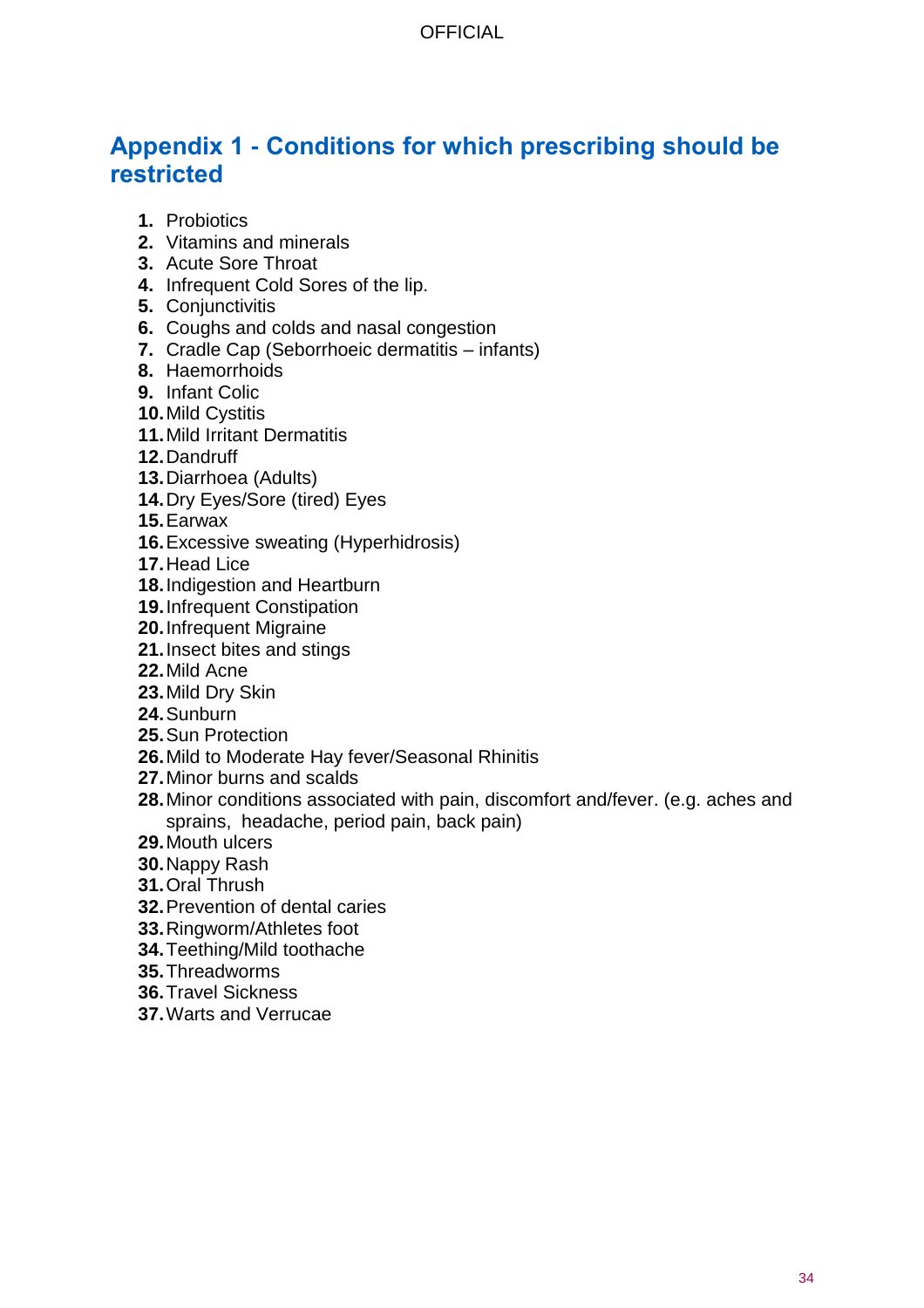# <span id="page-34-0"></span>**Appendix 2– Example products for conditions or over the counter items that could be restricted.**

NB the products highlighted below are included for illustration purposes only. This guidance focuses on prescribing restrictions for the conditions identified.

| <b>Condition/Item</b>                 | <b>Example products</b>                                                                                              |
|---------------------------------------|----------------------------------------------------------------------------------------------------------------------|
| <b>Probiotics</b>                     | <b>Probiotic sachets</b>                                                                                             |
| <b>Vitamins and Minerals</b>          | Vitamin B compound tablets, Vitamin<br>C effervescent 1g tablets,                                                    |
|                                       | <b>Multivitamin preparations.</b>                                                                                    |
| <b>Acute Sore Throat</b>              | Lozenges or throat sprays                                                                                            |
| <b>Cold Sores</b>                     | <b>Antiviral cold sore cream</b>                                                                                     |
| Conjunctivitis                        | Antimicrobial eye drops and eye<br>ointment.                                                                         |
| Coughs and Colds and Nasal Congestion | <b>Cough mixtures or linctus,</b><br>Saline nose drops,<br>Menthol vapour rubs,<br>Cold and flu capsules or sachets. |
| <b>Cradle Cap</b>                     | <b>Emulsifying ointment,</b><br><b>Shampoos</b>                                                                      |
| Haemorrhoids                          | Haemorrhoid creams, ointments and<br>suppositories.                                                                  |
| <b>Infant Colic</b>                   | <b>Simethicone suspensions</b><br>lactase drops                                                                      |
| <b>Mild Cystitis</b>                  | Sodium bicarbonate or potassium<br>citrate granules                                                                  |
| <b>Contact Dermatitis</b>             | <b>Emollients,</b><br><b>Steroid creams.</b>                                                                         |
| Dandruff                              | <b>Antidandruff shampoos</b><br><b>Antifungal shampoos</b>                                                           |
| Diarrhoea (Adults)                    | Loperamide 2mg capsules<br><b>Rehydration sachets,</b>                                                               |
| Dry Eyes/Sore(tired) eyes             | Eye drops for sore tired eyes<br>Hypromellose 0.3% eye drops                                                         |
| Earwax                                | Drops containing sodium bicarbonate,<br>hydrogen peroxide, olive oil or<br>almond oil.                               |
| Excessive sweating (mild – moderate   | Aluminium chloride sprays, roll-ons,                                                                                 |
| hyperhidrosis)                        | solutions.                                                                                                           |
| <b>Head Lice</b>                      | <b>Creams or lotions for head lice</b>                                                                               |
| Indigestion and Heartburn             | <b>Antacid tablets or liquids</b>                                                                                    |
|                                       | <b>Ranitidine 150mg Tablets</b>                                                                                      |
|                                       | OTC proton pump inhibitors e.g.                                                                                      |
|                                       | omeprazole 10mg capsules.                                                                                            |
|                                       | Sodium alginate, calcium carbonate or                                                                                |
|                                       | sodium bicarbonate liquids.                                                                                          |
| <b>Infrequent Constipation</b>        | <b>Bisacodyl tablets 5mg</b>                                                                                         |